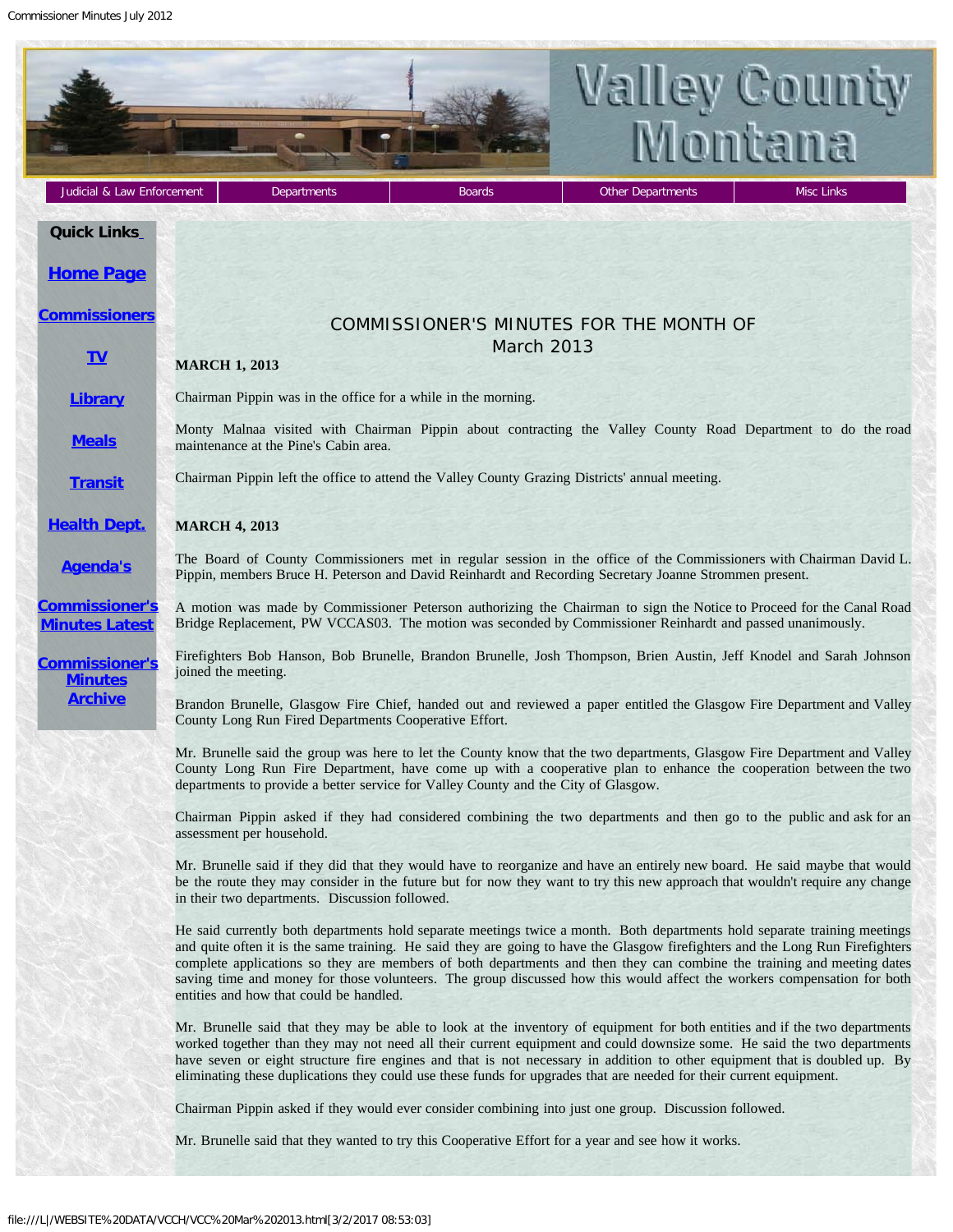Mr. Thompson said he believed this move will begin to unify the forces of Glasgow and Long Run. He said training together will be very beneficial towards promoting the two groups to work together. By training with each other, one knows what the other can do and will provide the confidence to trust each other in an emergency situation, knowing they are trained to react in the same manner.

Mr. Austin said that in an emergency situation you are trusting your partner with your life and if you don't train with these people and see how they work, and know they have had all the necessary training, it is difficult to put that much trust in a any person. Discussion followed.

Chairman Pippin asked if they have worked on an agreement of some sort to begin this process or do they want the County Attorney to work on one.

Mr. Brunelle said they are not doing anything that would required any documentation or an agreement. They are only having the Long Run firemen also become members of the Glasgow Fire Department and the Glasgow Firemen become members of Long Run. He said that volunteerism is declining and they are hoping this would be a way to increase membership. He said they are having problems getting volunteers to respond to calls when needed now. Discussion followed.

Mr. Brunelle said in the future if they cut back on equipment and want to share equipment, then they will have to have an agreement signed documenting the usage of the shared equipment.

Commissioner Peterson asked if they are having problems with outlying fire departments and have they discussed this plan with them.

Mr. Hanson said that the outlying fire departments do not do much structure training like Glasgow does so they do not have that training right now. He said a lot of the outlying fires are fought by the local farmers who have no training and many years ago that was fine, but the new materials in homes now are very dangerous and kill people. Firemen that fight a structure fire need to have specialized training for their own safety.

Mr. Brunelle said there are a few outlying departments that are doing some of the structure training but most of them do not have the volunteers that want to put in the extra time.

Mr. Brunelle said they have not discussed this with any outlying departments because this is between Long Run and the Glasgow fire departments right now and it really doesn't affect those outlying fire departments.

Commissioner Peterson said he thought this was a great effort and glad to see them trying. He asked if their plan for the future is to combine departments and then combine budgets. Discussion followed.

Chairman Pippin questioned which entity would be paying the worker's compensation for the firemen and Mr. Hanson said that was an issue that would need to be investigated. He said it shouldn't be a problem with just adding members to the individual departments because right now they are covered under their workman's comp when they fight fires in Valley County and if they are fighting a fire in Glasgow the Glasgow workman's comp should cover the volunteers. Discussion followed.

Chairman Pippin said he would check with MACo, Valley County's worker's compensation carrier, and see how this affects them.

Mr. Thompson said that there has been concern by the community that if the entire firemen are sent out on calls out of town, then there is not anyone left in town if they are needed. He said that Long Run does not have enough equipment to send everyone out, so there would always be people left to cover the town. He said it is up to the Fire Chiefs who goes out to a fire and they are in charge of crew management and are very aware that they must have people left to handle other emergencies if needed.

Commissioner Reinhardt said that in the past Long Run has always said they need more equipment so now are we saying they don't need so much equipment. This is quite different than it has been. Discussion followed.

Commissioner Peterson said he thought there should be a response from the Commissioners to the City on this request.

Chairman Pippin said he thought the Commissioners should send a letter to the City saying we are aware of, and support the Fire Departments' efforts to work together and combine some of their services.

Mr. Hanson said this same group is meeting with the Glasgow City Council this evening and would discussing this same thing.

Mr. Brunelle thought a letter would be a good thing for the Commissioners to do.

Commissioner Reinhardt questioned why the firemen had to be members of both departments to train together and double up the workman's compensation coverage. He said they have a mutual aide agreement now that allows the two entities to work together and every entity is responsible for their own firemen.

Mr. Brunelle said that when you are a member of the department you know that you are covered, that you can drive or use any of the equipment and there is no problem with legal issues. The two fire departments have discussed joining forces for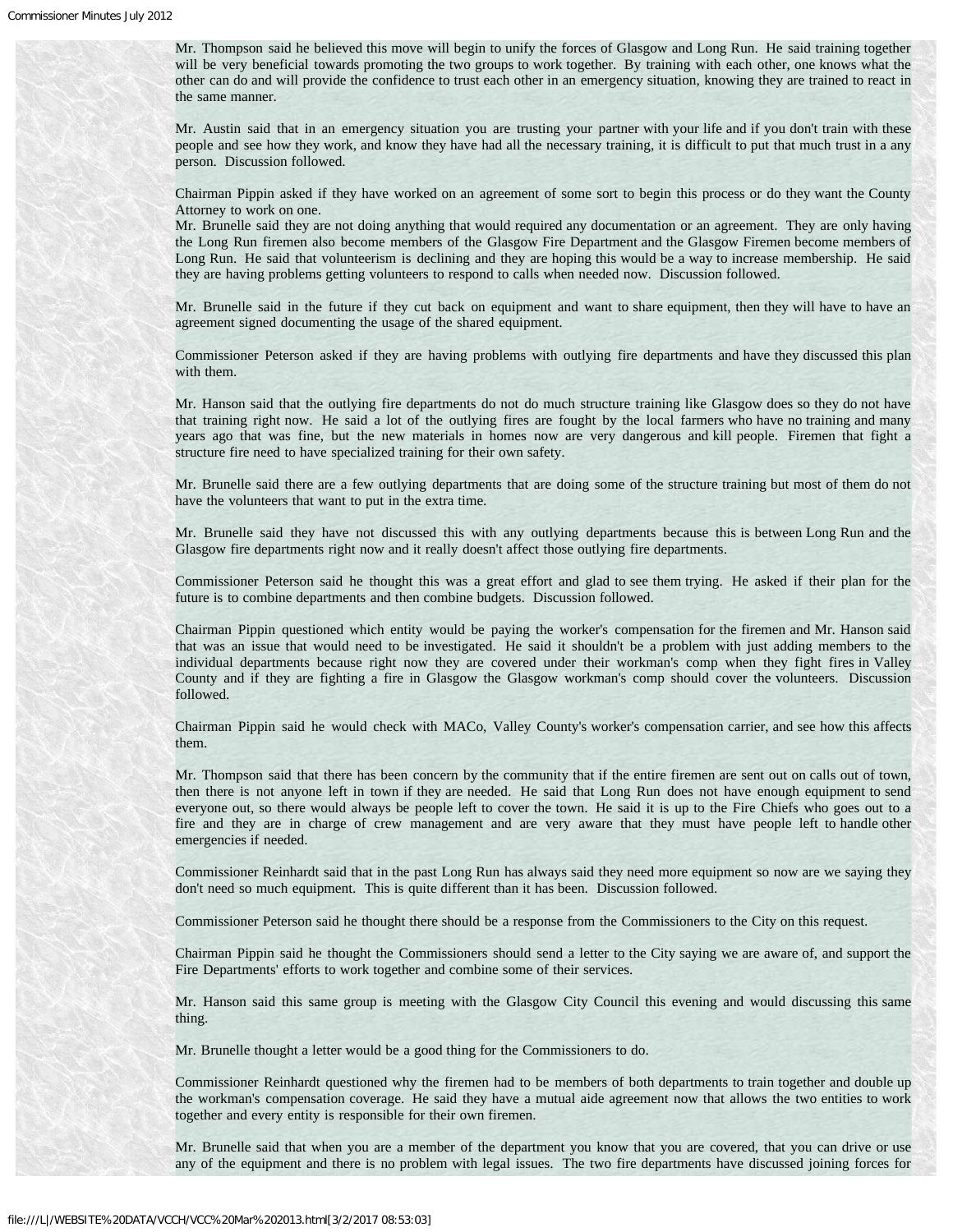many years and this is what they have decided to try and see how it works.

After much discussion Chairman Pippin said he would contact the County's compensation carrier and check on this issue.

Commissioner Peterson verified that Chairman Pippin will look into the worker's compensation issue and a letter will be sent to the Glasgow City Council and the group left the office.

Jenny Reinhardt, Valley County Treasurer, updated the Commissioners on the current tax collection status.

Commissioner Reinhardt said he received a request from Christoffersen & Knierim, P.C., to get an easement from the State of Montana to verify access to land owned by Tony Gundermann. Rick Seiler, Valley County DES Coordinator, will help to put the easement applications together.

Commissioner Peterson left the office for the day.

Chairman Pippin left the office.

Tom DePuydt visited with Commissioner Reinhardt about some old Valley County tax books he was trying to find and Commissioner Reinhardt said they may be in storage at a building over at the Road Department. He and Mr. DePuydt went over to the storage area to look.

Commissioner Reinhardt and Mr. DePuydt returned with a 1913 Tax Register Book from the storage area that may have some of the information that Mr. DePuydt is looking for. Commissioner Reinhardt said he would get the books brought back over to the Courthouse and put in a storage area in the basement where people could access them if they need to do some research.

The meeting was adjourned at 3:00 p.m.

ATTEST: ATTEST:

Lynne Nyquist, Clerk David L. Pippin, Chairman

## **MARCH 5, 2013**

The Board of County Commissioners met in regular session in the office of the Commissioners with Chairman David L. Pippin, members Bruce H. Peterson and David Reinhardt and Recording Secretary Joanne Strommen present.

Commissioner Peterson informed the Board that he will be out of the State of Montana effective Friday, March 8th through Sunday, March 10th.

Glen Meier, Valley County Sheriff, visited with the Commissioners about a variety of issues.

Sheriff Meier said he had delivered a prisoner to Glendive on Sunday so the County did not have admit this individual into Room 109, saving that expense. He said this is a voluntary commitment.

Sheriff Meier left the office.

Samar Fay, Glasgow Courier, joined the meeting.

Chairman Pippin began Discussion and Decision at 10:30 a.m.

There was no public comment submitted.

The first item to consider on the agenda was the request for weight lifting equipment for Law Enforcement through the1033 Program.

Chairman Pippin said that Sheriff Meier had signed the 1033 Form for this equipment which will replace some of the equipment that is in the weight room area now. He said the current equipment is going to be taken out and they want to use this other equipment that they found through the 1033 Program. Discussion followed.

A motion was made by Commissioner Peterson authorizing the Chairman to sign the 1033 Program Authorization Form to get the listed weight lifting equipment. The motion was seconded by Commissioner Reinhardt and passed unanimously.

The Montana Association of Reservation Counties, Inc. dues of \$250 was the next item on the agenda.

Chairman Pippin said Valley County has not been a member of this association for the past few years.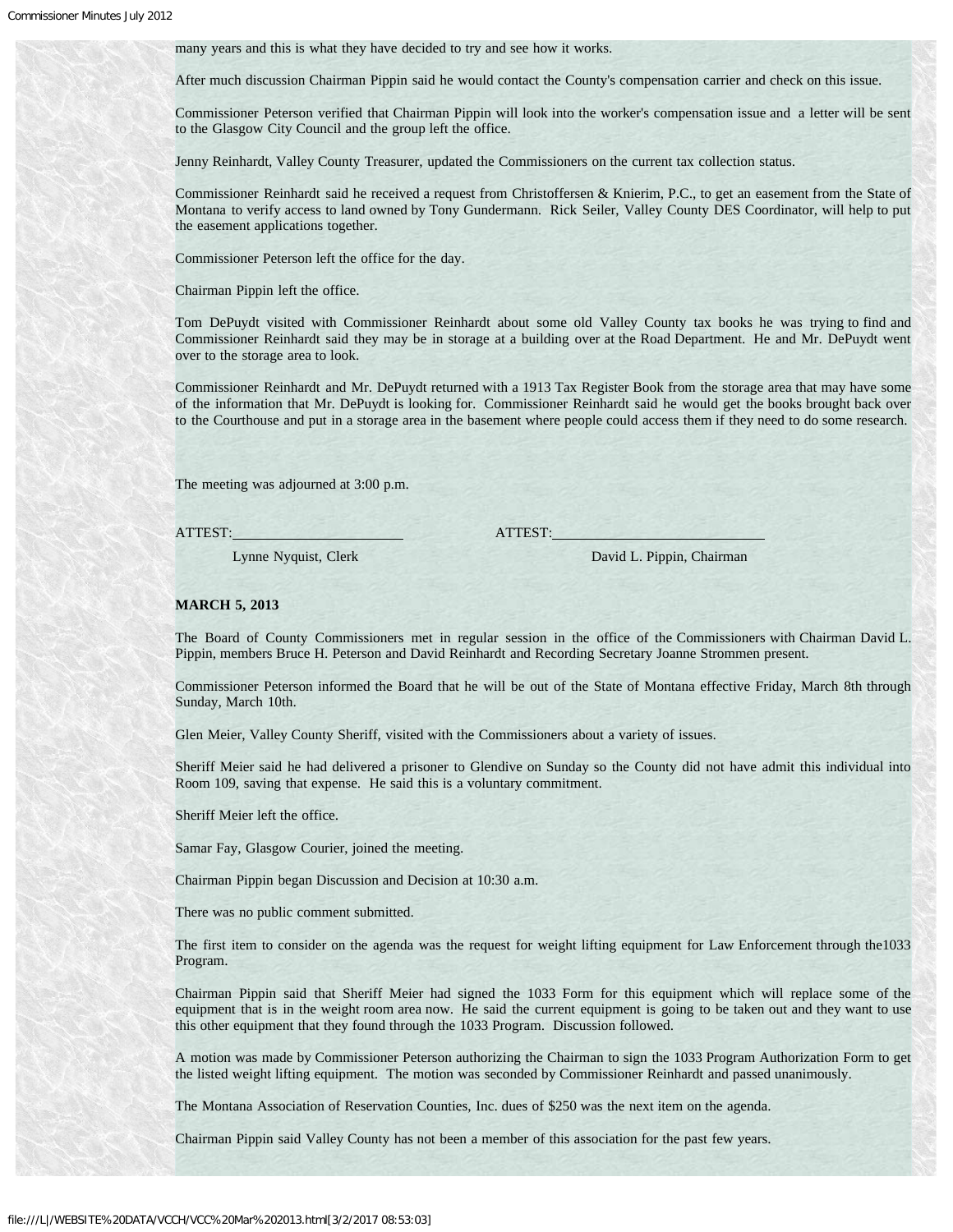No motion was made so there will be no action taken to pay these membership dues.

The next item on the agenda is the Proposal for Remodel on the Department of Revenue's front counter from Keith Fogle.

Chairman Pippin said that he is working with Bob Steele, Maintenance Supervisor, to get a cost for the maintenance department to replace the countertop on the lobby counter of the Department of Revenue Office. Chairman Pippin said he would contact Mr. Fogle and tell him we are going to do the work through our maintenance department.

The Prisoner Phone Cards was the next item on the agenda.

Chairman Pippin said that the company that supplies the phone cards for the prisoners, Cerium Networks, has contacted Valley County and they are losing money on this program and need to change the current contract. The company will provide the phone cards at half price to the County.

After some discussion it was agreed that the decision is ultimately up to the Sheriff and he had agreed to go along with the proposal so there will be no action taken by the Commissioners with this issue until a new contract is submitted with the new proposal.

A motion was made by Commissioner Peterson authorizing the Chairman to execute a Notice of Employment for Tina Beckner as a temporary, part-time Matron for the Sheriff's Office beginning February 27, 2013, at \$11.26 per hour. The motion was seconded by Commissioner Reinhardt and passed unanimously.

A motion was made by Commissioner Peterson authorizing the Chairman to execute a Notice of Termination for Kelly Hagfeldt as a permanent, part-time MV Clerk for the Treasurer's Office effective February 21, 2013. The motion was seconded by Commissioner Reinhardt and passed unanimously.

Chairman Pippin said that AT&T has contacted the County indicating they are interested in leasing some County ground near the fairgrounds to put up a cell tower. A sample lease document has been sent to Valley County, but there are no details regarding the lease dollar amount. He said he will continue to work with this company and when he has a firm offer he will get that information on a document for the Commissioners to consider.

Commissioner Peterson said that he will contact the Fair Commission and let them know of this possibility.

Mrs. Fay left the office.

Colleen Pankratz, Valley County Transit Supervisor, stopped in and had Chairman Pippin sign a title for a bus that Mrs. Pankratz was selling to the Glasgow Wrestling Club.

Dora Jean Beil, Refuse District/Airport Commission Secretary, Phillips Hanamaikai, DYAD Environmental, Ron Watson and Jon Kliewer from the Refuse District Board, Stan Ozark, KLTZ/Mix 93, and Samar Fay, Glasgow Courier, joined the meeting.

Mr. Hanamaikai said that he was there to update the Commissioners on the status of the project with the Valley County Refuse District. He discussed a negative news article in the Great Falls Tribune. He said Glendive is building a new landfill and wants to get all DYAD's disposal material. Discussion followed.

Chairman Pippin said the best way to stop poor rumors from circulating would be to meet with the local press and get accurate information out there and Mr. Hanamaikai agreed to do that. Mr. Hanamaikai said they want to schedule a community meeting.

Commissioner Reinhardt said he called a Fallon County Commissioner about this project and those Commissioners said they were disappointed with the Engineer, Barry Damschen, because they had asked him a year ago to figure out what needs to be done and they haven't received anything from Mr. Damschen.

Mr. Hanamaikai said that the Nuclear Regulatory Commission (NRC) stated the DYAD process is valid even thought DYAD hasn't worked a lot with TNORM material.

Commissioner Peterson asked if their company is working with the Department of Environmental Quality (DEQ) and Mr. Hanamaikai said their company is also working with Mr. Damschen on the permitting process because Damschen has worked with the DEQ and DYAD thought they could speed up the process for them. He said the DEQ is cautiously optimistic so far. He said they are in the final steps to complete all the permitting for North Dakota. Their solids have passed all of the North Dakota DEQ requirements and testing. Discussion followed.

Mr. Hanamaikai said they are looking at possible processing centers in Kill Deer and Belfield, North Dakota, and Bainville, Montana.

Mr. Hanamaikai explained a little bit about the process they are proposing to use to encapsulate the radioactive material. He said they passed the 100 year test with NRC and the longer the block is exposed to the environment the more impermeable the product becomes. The blocks are ceramic cubes measuring four feet by four feet and weighing three ton. He said they are proposing that these cubes be kept in their own cell. Discussion followed.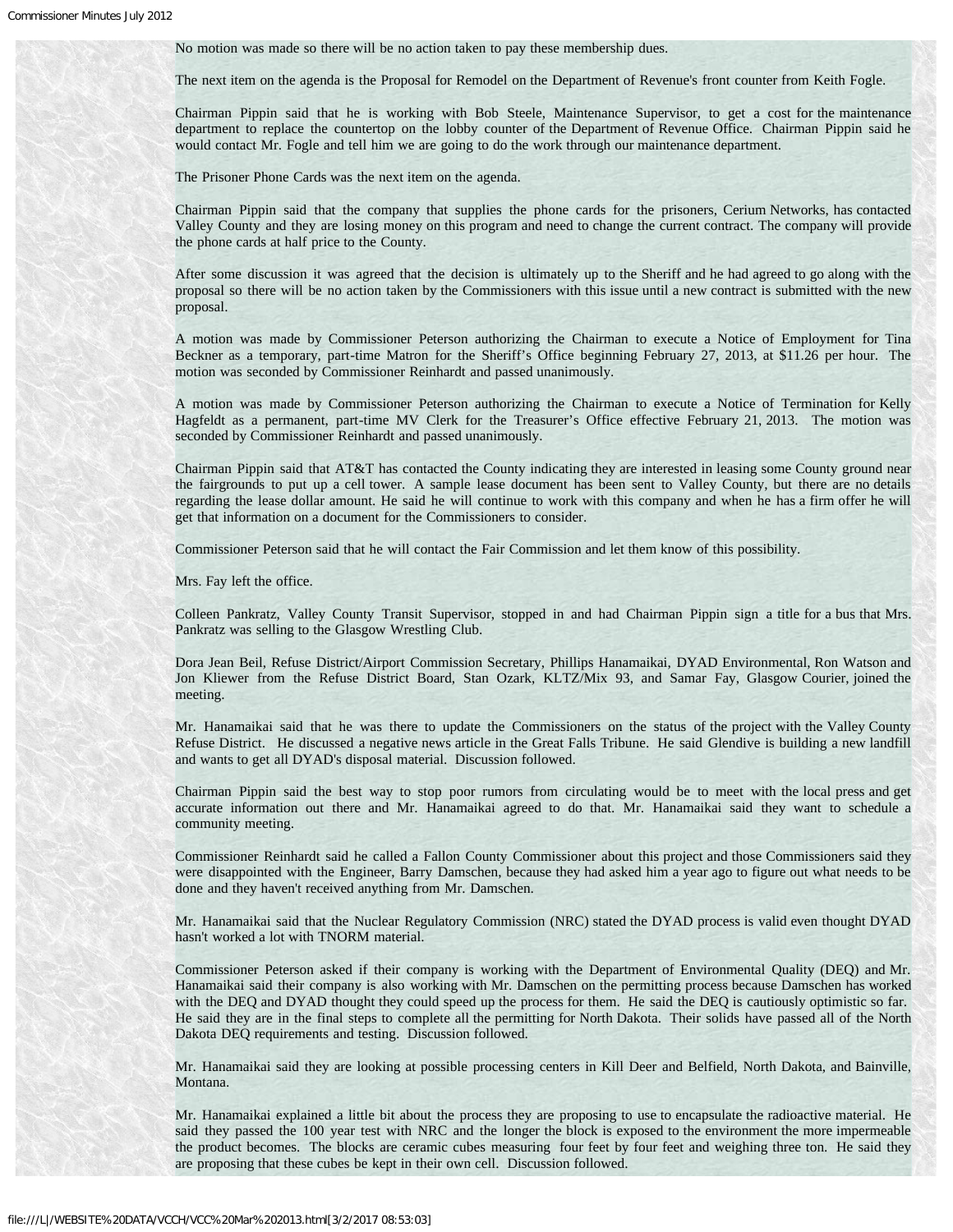Chairman Pippin asked what if DYAD produces more product than the Valley County Refuse can handle.

Mr. Hanamaikai said that they would fulfill Valley County's contract first, then the extra would go to Fallon County and the Glendive landfills. Discussion followed.

Chairman Pippin said that DYAD has a big job of informing the public and gaining their trust.

Mr. Hanamaikai said DYAD understands the importance of taking care of the environment and work very hard at making sure the waste is handled in a safe and fiscally acceptable environment and they want to dispel as much of the rumors as possible.

After much discussion it was agreed that a public meeting would be scheduled through the Refuse District Board and the group left the office.

The Commissioners left the office to attend community meetings in St. Marie this afternoon and Opheim this evening.

The meeting was adjourned at 3:30 p.m.

ATTEST: ATTEST:

Lynne Nyquist, Clerk David L. Pippin, Chairman

## **MARCH 6, 2013**

The Board of County Commissioners met in regular session in the office of the Commissioners with Chairman David L. Pippin, members Bruce H. Peterson and David Reinhardt and Recording Secretary Joanne Strommen present.

Bill Gaffney, Valley County Computer Technician, joined the meeting to update the Commissioners on his budget and some changes in his plans for the spending of the funds. He said he has over \$4,000 left in the upgrading of the computers and wants to purchase five laptops with those funds to use for computer training with the Valley County Courthouse employees. He said it will not cost the County any more, he is using his funds that are left over. He reviewed the plan in detail with the Commissioners.

Mr. Gaffney said the five laptops would be available for any departments to train with and he would have access to the network that could be accessed for training.

Chairman Pippin voiced his concern that there was wireless access to the Courthouse's network. As long as that network access is only open for the training period and then shut down, he was okay with the plan.

After much discussion it was agreed by the Commissioners that it was up to Mr. Gaffney to decide what is the best way to use his budgeted funds and if that was his choice it was fine with them.

Commissioner Peterson asked Mr. Gaffney if Valley County was done working with Montana Technical Solutions and if we had used up the credit we had with that company for computer tech hours. Mr. Gaffney said that the last bill from Montana Technical was paid and the balance with them is at \$0.00 right now and he didn't think he would have to use their services in the future.

Mr. Gaffney left the office.

The Commissioners discussed the replacement of the Valley County telephone system. It was agreed that Chairman Pippin will contact Chris Richards to verify his proposal to replace the wires and he will contact Nemont to see if they had a telephone system that would work for the Valley County telephones and get a cost from them for comparison. There is a proposal submitted from Cerium Networks for a couple of options for the telephone Processor/Server for the Courthouse.

The Commissioners discussed the job posting for the Safety Trainer/Coordinator position. It was decided to get the job posted in house for five days. A memo will go out to the Department Heads today.

Jay Ashbaucher visited with Chairman Pippin about setting up a video system in the Detention Facility because he wanted to show a video program to the prisoners there. Mr. Ashbaucher said his church would consider purchasing the equipment if need be. He showed the program to Commissioner Reinhardt and Chairman Pippin.

Chairman Pippin said the Courthouse had a television and VCR set up that he thought could be used. Discussion followed.

Mr. Ashbaucher left the office.

A motion was made by Commissioner Reinhardt, seconded by Commissioner Peterson and carried unanimously to approve the minutes for the month of February, 2013.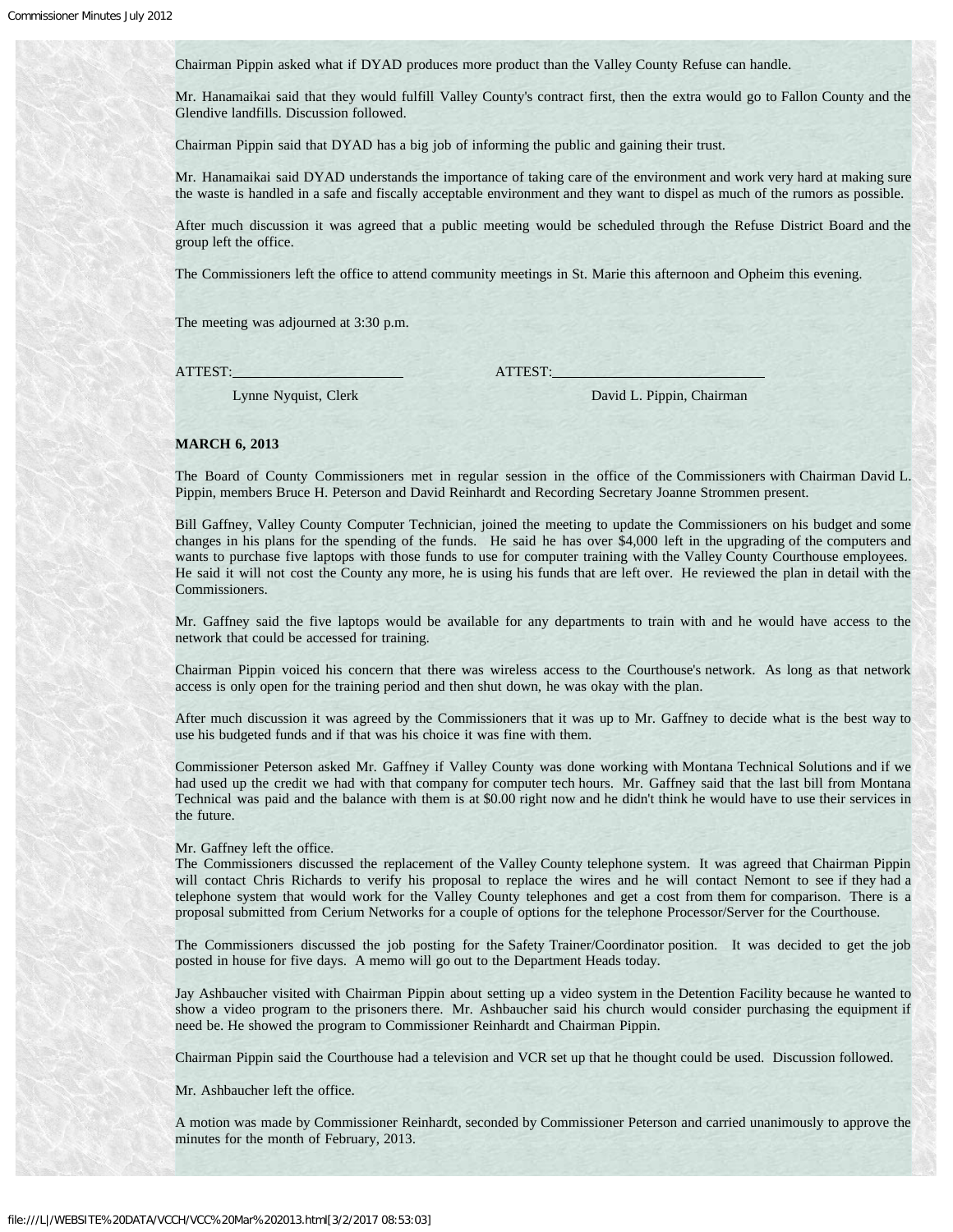#### Commissioner Reinhardt left the office.

Tim Jennings stopped in and inquired if the County has heard from the Corps of Engineer regarding the roads they will be giving to Valley County out in the Fort Peck Lake area and the Commissioners said no.

Commissioner Reinhardt returned to the office.

A motion was made by Commissioner Reinhardt authorizing the Chairman to execute two State Applications for Historic Right of Way Easements for Access Roads Upon State Trust Lands, between Valley County and the State of Montana, on property located in Section 29 and 30, Township 35N, Range 42E. The motion was seconded by Commissioner Peterson and it unanimously passed.

These two easements will fulfill the previous request for access to property owned by Tony Gundermann. Mr. Gundermann is going to pay for the Application fees because this road is a Valley County Road that is not maintained or used at this time.

Commissioner Peterson left the office.

Chairman Pippin left the office for the day.

The meeting was adjourned at 3:00 p.m.

ATTEST: ATTEST:

Lynne Nyquist, Clerk David L. Pippin, Chairman

#### **MARCH 7, 2013**

Chairman Pippin was in the office some today.

Chairman Pippin attended the Conservation District Bison discussion meeting at the Cottonwood Inn this afternoon.

## **MARCH 8, 2013.**

Chairman Pippin was in the office in the morning.

#### **MARCH 11, 2013**

The Board of County Commissioners met in regular session in the office of the Commissioners with Chairman David L. Pippin, members Bruce H. Peterson and David Reinhardt and Recording Secretary Joanne Strommen present. Willis Cook visited with the Commissioners about the possibility of allowing the Bakken oil waste material to be dumped at the Valley County Refuse. He said he was against the County taking in this contaminated waste. The Commissioners explained some facts about this waste disposal process and Mr. Cook left the office.

Jenny Reinhardt, Valley County Treasurer, updated the Commissioners on some legislation she was concerned about. She said that the company DTM was about ready to take 371 properties and she would be issuing Tax Deeds to them.

After some discussion Mrs. Reinhardt left the office.

David and Tina Jondahl submitted an Application for Valley County Burial Assistance.

Wayne Waarvik, Jr., Valley County Road Supervisor, Paul Tweten, Valley County Road Administrator, Rick Seiler, Valley County DES Coordinator, joined the meeting to participate in a conference call on the Whatley Bridge project with Tom Thennis, Montana Department of Emergency Services (DES), Tom Barnard and Dave Lucus for FEMA, and Karl Yakawich, Bill Lloyd and Cole Peebles from Great West Engineering.

Mr. Barnard started out by saying FEMA reevaluated their estimated costs in comparison to the County local costs and could increase the repairs for the Whatley Bridge to \$170,000 and the Whatley Road project to about \$80,000.

Mr. Seiler asked if FEMA would consider looking at the plan that Great West sent to fix the Bridge by extending it to a cost of \$666,064.

Mr. Barnard said once FEMA agrees on the cost to fix the projects and updates the Worksheets, then they can discuss some additional mitigation plans, but whatever they do they cannot go over an additional 100% of what the original cost would be to repair to the condition it was in prior to the disaster. He said the most FEMA could put towards repair, if mitigation was allowed for the two projects, would be around \$340,000 for the Bridge site and \$167,00 for the Road site. Discussion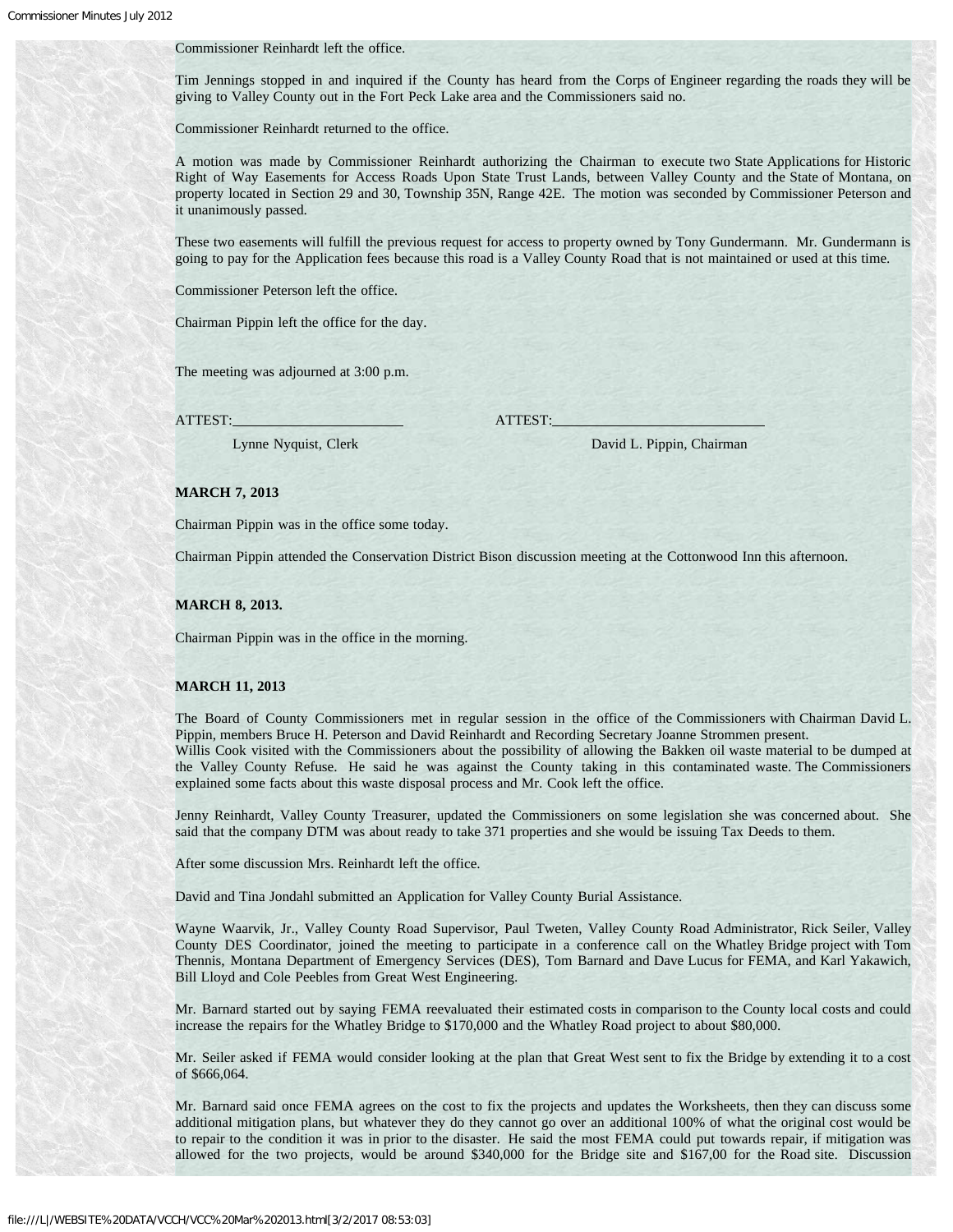## followed.

Mr. Seiler asked if the County could repair the Whatley Road themselves and take all the FEMA funds to put towards the repair on the Bridge. He said their priority is wanting to save the bridge, the County could keep up on the road by continually adding dirt.

Mr. Barnard said that may be an option, but if the County decided to go that route and move funds around, they would have to repair the road site to the same scope of work as what the Project Worksheet required, documenting that it was done that way, before that site would ever be eligible for any FEMA funds in the future. Discussion followed.

Mr. Barnard said that FEMA would have to make some decisions on the mitigation costs and if the County could even combine funds for the Bridge. It was estimated that the total of FEMA funds for both projects would be around \$420,000 if the mitigation was approved for both sites.

Mr. Seiler said the total to fix the Whatley Bridge was estimated at \$666,064. The County figured there were some of the construction jobs they could do and they could reduce the cost to \$529,640 and asked if there was any way FEMA could help more with this project.

Mr. Barnard said no, the most FEMA could go on the Bridge would be \$340,000.

Mr. Lucas asked if there was ever any damage similar to this on the Whatley Bridge before and Mr. Seiler said no, there is a bridge inspection done by the Montana DOT every two years and the Whatley Bridge has never had any damage documented when inspected.

Mr. Barnard asked if the County had discussed any funds being available through the MT Department of Transportation (DOT), or did DOT have any suggestions for repairs because they have a lot of experience in this area.

Mr. Waarvik said he spoke with the DOT employee who was the project inspector on site for the Whatley Bridge when it was built and he did not have any information for them..

Mr. Peebles said that the project plan from FEMA is to add more rock to the bridge base which would only increase the weight load and cause it to slough. He spoke with a geotechnical firm about this bridge and they said that the only thing to do for this project is to extend the length across the unstable area and change it to a four to one slope. Discussion followed.

Chairman Pippin asked if it would be allowed to merge the funds and use it towards fixing the Bridge, and the balance of the funds needed for the repair would have to be paid by the County.

Mr. Barnard said they would have to discuss this with FEMA's upper management to verify if the transferring of FEMA funds would be allowed.

Mr. Lucas said the County has to understand that some of the funds are designated for certain things and cannot be used for anything else. He said they have to follow FEMA regulations and all of the \$420,000 may not be eligible to go towards the bridge repair, they would have to discuss this with their FEMA people to see what would be allowed. He said the fix that the County has come up with does not really fit into FEMA's policy. They have discussed several options and this is the best they have come up with.

Mr. Barnard said that any mitigation project has to be fully FEMA funded, they cannot be comingled with any other funds. He said FEMA funds are designated to put the damage back to the condition it was in before the disaster happened. Mr. Barnard said maybe there was another program they could look at for funding.

Mr. Lucas said what the County really needs to do to fix this bridge is way outside FEMA regulations. Discussion followed.

Mr. Barnard said that the Natural Resource and Conservation Services and the U.S. Corps of Engineers were the agencies to fix these types of projects.

Mr. Seiler said that the NRCS indicated they would not get involved with FEMA projects. Discussion followed.

Mr. Barnard said FEMA can work together with these agencies as long as there are no duplication of funding. Discussion followed.

It was agreed that the FEMA group would discuss their options and see what their regulations would allow and the County would consider their options and contact some other agencies and then they would all get together on another call next week and this call came to an end.

Chairman Pippin and Commissioner Reinhardt left the office.

Harvey Fast visited with Commissioner Peterson about the proposed Bakken oil waste that may be taken to the Valley County Refuse.

René Clampitt, Planner/Dispatch Supervisor, visited with Commissioner Peterson about the requirements for the Kirkland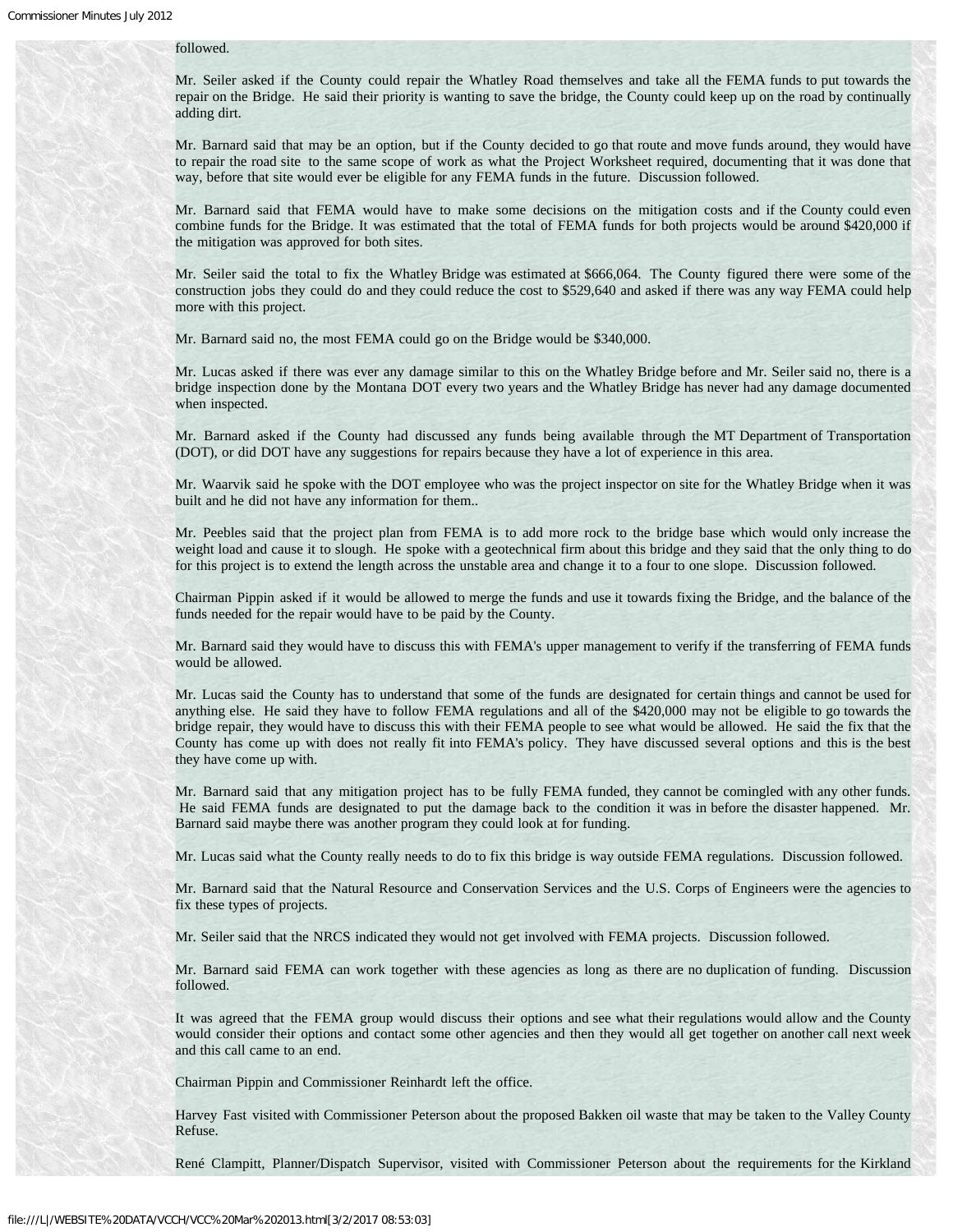## Estates Subdivision's final plat.

The Commissioners will be hosting a Community meeting at the Hinsdale School this evening.

The meeting was adjourned at 3:00 p.m.

ATTEST: ATTEST:

Lynne Nyquist, Clerk David L. Pippin, Chairman

#### **MARCH 12, 2013**

The Board of County Commissioners met in regular session in the office of the Commissioners with Chairman David L. Pippin, members Bruce H. Peterson and David Reinhardt and Recording Secretary Joanne Strommen present.

Glen Meier, Valley County Sheriff, submitted some documentation with a breakdown of the types of arrests made this past year in comparison to the year before.

A motion was made by Commissioner Peterson to give \$250 to the family of Cory Jondahl for burial expenses. The motion was seconded by Commissioner Reinhardt and passed unanimously. A check will be sent to Bell Mortuary.

Samar Fay, Glasgow Courier, joined the meeting.

Chairman Pippin began Discussion and Decision at 10:35 a.m.

There was no public comment submitted.

A motion was made by Commissioner Reinhardt authorizing the Chairman to execute a Notice of Employment for Erika Doornek as a permanent, part-time Dispatcher for the Sheriff's Office beginning March 8, 2013, at \$11.00 per hour. The motion was seconded by Commissioner Peterson and passed unanimously.

A motion was made by Commissioner Reinhardt authorizing the Chairman to execute a Notice of Termination for Drew Hancock as a permanent, part-time Detention Officer for the Sheriff's Office effective March 5, 2013. The motion was seconded by Commissioner Peterson and passed unanimously.

A motion was made by Commissioner Peterson, seconded by Commissioner Reinhardt and passed unanimously to sign the Valley County Treasurer's Report for the month ending February 28, 2013.

The Conservation District's Ordinance on Bison/Buffalo Grazing was the next agenda item.

Chairman Pippin said this Bison Ordinance was passed in McCone County and he wanted the Valley County Commissioners to consider it as the Valley County Conservation District is interested in passing it. He said that he understands that this was put on a ballot in McCone County and was voted in. Chairman Pippin said he needs to call the Commissioners in McCone County to verify the process they went through to pass their Ordinance and he will bring that information back to the Commissioners to look at.

Chairman Pippin said he attended a Conservation District meeting consisting of grazing districts from all the surrounding counties and all the grazing districts are very concerned about this issue. He said maybe the Commissioners would like to send a letter of support to the Conservation District to proceed. Discussion followed.

Commissioner Peterson said that first he wanted to say that he did not want free roaming buffalo in Valley County but he questioned what rights the Conservation District would have to pass an Ordinance. Discussion followed.

Chairman Pippin will get more information on the McCone County Ordinance before anything more is done on this issue in Valley County and visit with Nick Murnion, Valley County Attorney..

Rick Stellflug, Valley County Weed/Mosquito Coordinator, Stone Tihista, Valley County Weed/Mosquito Assistant Coordinator and Norm Girard and Jody Faul from the Valley County Mosquito Control District Board joined the meeting.

Mr. Stellflug said they were here to discuss the wages for the mosquito and weed summer help because they need to increase the wages to be competitive and get employees. He said it is getting harder every year to find summer help because the wages are so low. Their summer employees are paid \$8.65 per hour with a \$.50 boost if they return the next year. He reviewed some of the wages that are paid to other seasonal employees in the area for comparison.

Chairman Pippin asked if the Valley County Districts require a CDL for their employees.

Mr. Girard said no, but they have to take a lot of chemical and pesticide training for the positions. Discussion followed.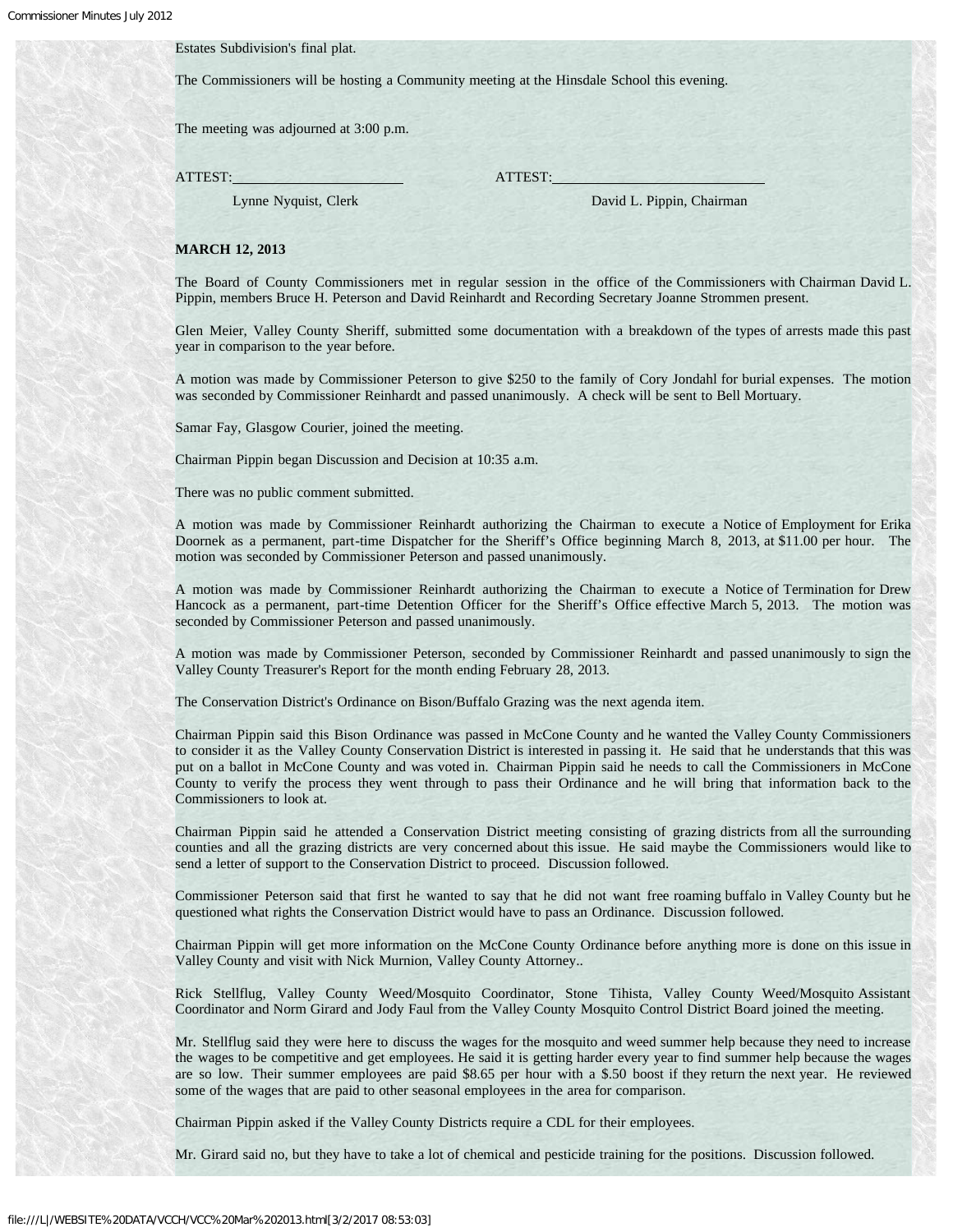Mr. Faul said an increase to \$10.85 per hour would only cost their budget about\$5,000 per year and their budget could handle that.

Mr. Stellflug said they have enough in their budget to pay for the increase until the end of June and then they would have to increase that line item for next year's budget. Discussion followed.

Commissioner Peterson asked if they would continue adding the \$.50 each year and if there is a cap on that increase. Discussion followed.

Mr. Faul said they talked about capping it at three years.

Commissioner Reinhardt said that they would have to cap that.

Mr. Stellflug said they seldom get any of the students back more than two or three years. Discussion followed.

Commissioner Reinhardt said that he did not have a problem with them increasing the wages, but he hated to see them go up over \$2.00 in one jump. Discussion followed.

Mr. Stellflug said that the Mosquito and Weed District Boards voted on raising the wages to \$10.85 and said to take this request to the Commissioners to see what they thought of this. He said they also pay \$1.00 an hour higher to a few of the employees to take the supervisor duties for their crew. Discussion followed.

Commissioner Reinhardt voiced his concern that if they make a big increase here they will have to look at other departments too. Discussion followed.

Mr. Stellflug said that the boat washing grant will now be funded under Fish Wildlife & Parks instead of Department of Agriculture which means he will not have anything to do with this anymore. He said they start their washers out at \$13.00 per hour.

Chairman Pippin said he was in support of this increase. He said it is important to stay competitive.

Commissioner Peterson said the Commissioners will have to consider the other positions in the County that are being paid less and he thought this decision should be put on an agenda for consideration. He said he would like some time to consider the ramifications.

Commissioner Reinhardt said the Mosquito District can make their own decision on the wages, but the Commissioners have to decide on the Weed employees.

Mr. Stellflug said they need an answer as soon as possible because they should be advertising for summer help right now.

Commissioner Reinhardt said they could agenda it and decide next Tuesday at their weekly meeting.

Mr. Stellflug said he wants a decision before then, because they may be losing employees to other positions if they wait.

The Commissioners said they would consider their request and hopefully get back to them tomorrow with their decision.

The group left the office.

Commissioner Peterson and Chairman Pippin left the office for the day to host the Frazer and Lustre Community meetings.

Commissioner Reinhardt attended the Valley County Airport Board meeting this evening.

The meeting was adjourned at 2:30 p.m.

ATTEST: ATTEST:

Lynne Nyquist, Clerk David L. Pippin, Chairman

#### **MARCH 13, 2013**

The Commissioners left the office to attend the Department Heads meeting from 9:00 a.m. to 10:00 a.m. this morning.

Darrell Morehouse joined the meeting to discuss the Airport Commission's decision on a new hangar that was made at their Board meeting last night.

Mr. Morehouse reviewed the areas at the Airport that the Airport Commission is considering for their new hangar and a possible hangar that Choice Airlines is thinking of building.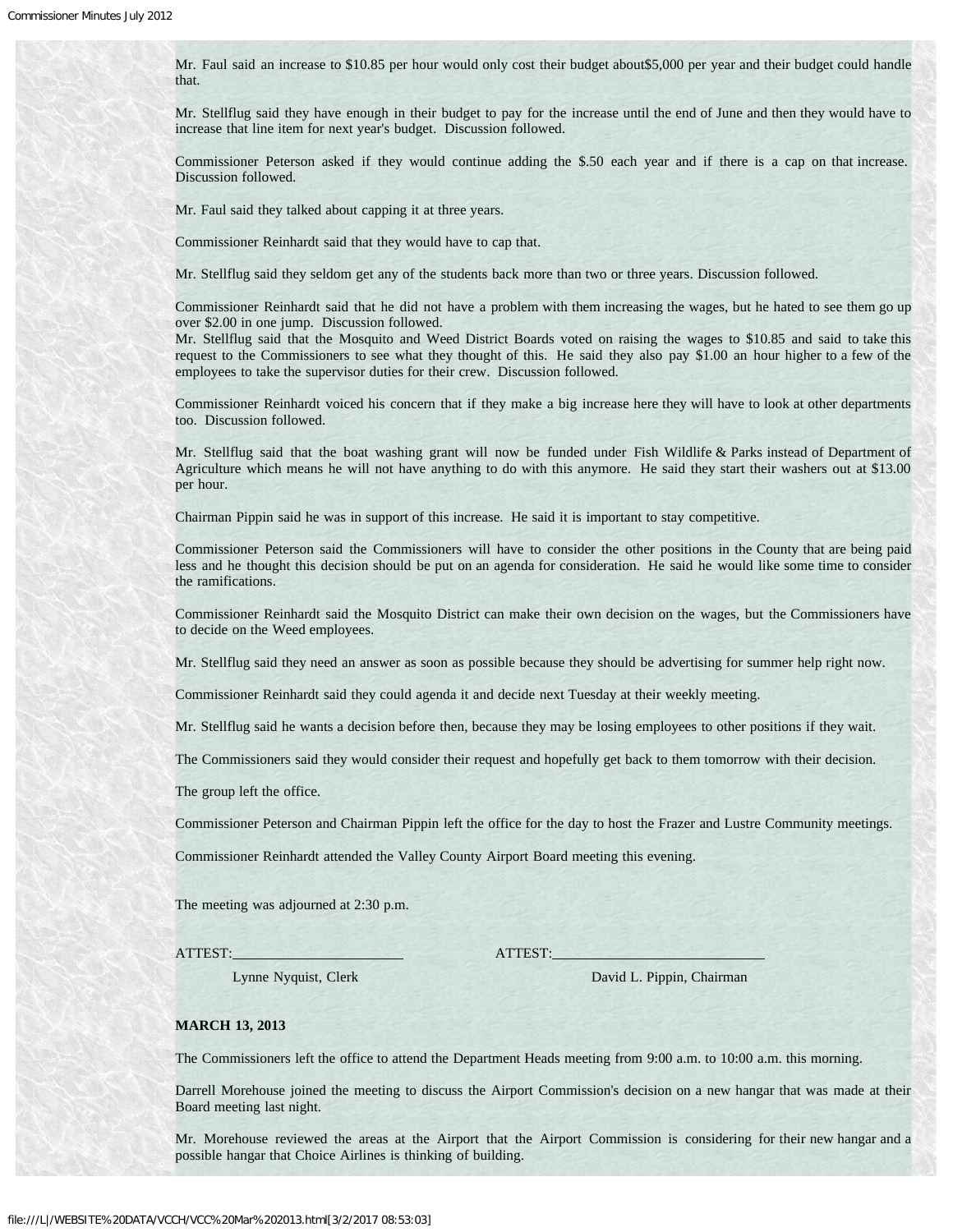Commissioner Reinhardt said he didn't want to see the Airport Commission give up some prime location to Choice Airlines that the County may want to use in the future and the other Commissioners were in agreement with that statement. Discussion followed.

Mr. Morehouse said that the Airport had decided to offer Gary Martin \$55,000 for his hangar and Mr. Morehouse contact Mr. Martin and made that offer and is waiting for a response from Mr. Martin.

Commissioner Peterson asked where the funds were going to come from to purchase Mr. Martin's Hangar and Commissioner Reinhardt said it would come from PILT or Local Option Tax funds.

Mr. Morehouse said the Airport Board has scheduled a special meeting for Tuesday, March 26th to make some final decisions on the hangar projects at the airport and he left the office.

Commissioner Peterson left the office and attended the City-County Library Board meeting this afternoon.

Chairman Pippin signed Task Order No. 13, Agreement to Furnish Engineering Services to Valley County for the Improvements to the Wokal Field/Glasgow International Airport, FAA Reimbursable Agreement Assistance Form.

Chairman Pippin left the office.

Jenny Reinhardt, Valley County Treasurer, informed Commissioner Reinhardt that she had collected some tax money for some property in Frazer and so that property will not be taken for Tax Deed by the County.

The meeting was adjourned at 2:15 p.m.

ATTEST: ATTEST:

Lynne Nyquist, Clerk David L. Pippin, Chairman

## **MARCH 14, 2013**

Chairman Pippin was in the office in the morning.

The Commissioners' Office was closed for the afternoon so the Election Judges could use the office to count the ballots for the Glasgow School District Bond election.

## **MARCH 15, 2013**

Chairman Pippin was in the office in the morning.

Jon Bengochea stopped in and completed an insurance form with Chairman Pippin's assistance.

Chairman Pippin participated in the Action for Eastern Montana Governing Board meeting via telephone conference this morning.

#### **MARCH 18, 2013**

The Board of County Commissioners met in regular session in the office of the Commissioners with Chairman David L. Pippin, members Bruce H. Peterson and David Reinhardt and Recording Secretary Joanne Strommen present.

Commissioner Peterson made the motion to increase the base salary for weed and mosquito summer employees to \$10.35 per hour with an increase of \$.50 per hour if they are a returning summer employee, with a limit of two years for the \$.50 increase. The motion was seconded by Commissioner Reinhardt.

Chairman Pippin asked for any discussion.

Commissioner Peterson said he was concerned how this would affect other wages in other departments that start out lower. Discussion followed.

The motion passed with Chairman Pippin and Commissioner Peterson voting aye, and Commissioner Reinhardt voting nay.

A motion was made by Commissioner Reinhardt directing the Chairman to sign the Montana Board of Investments INTERCAP Loan Application for \$400,000 to build a hangar at the Valley County Airport. The motion was seconded by Commissioner Peterson and passed unanimously.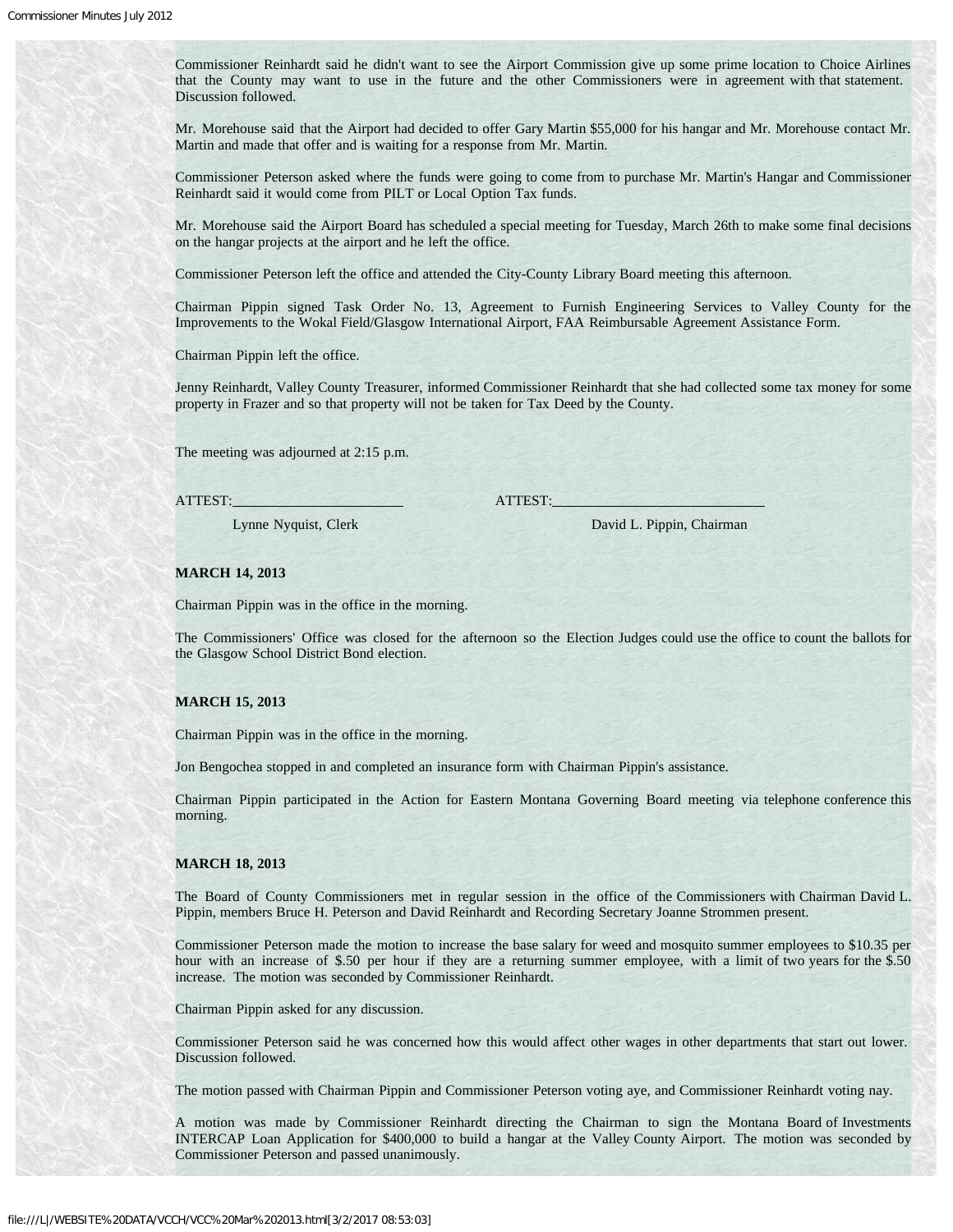Lynne Nyquist, Valley County Clerk and Recorder, joined the meeting.

At 10:30 a.m., the Commissioners and Election Administrator Lynne Nyquist met as a Canvassing Board to canvass votes from the Glasgow School Bond Election held by mail ballot. The results are as follows:

## **VOTER TURNOUT:** 68%

# **GLASGOW SCHOOL BOARD ELECTION**

**Mail Ballot**

|            | <b>ISSUE</b> | <b>DISTRICT</b>       | <b>TOTALS</b> |
|------------|--------------|-----------------------|---------------|
| <b>YES</b> | Bond #1      | <b>Glasgow School</b> | 1151          |
| <b>NO</b>  | Bond #1      | <b>Glasgow School</b> | 945           |

| <b>YES</b> | Bond #2 | <b>Glasgow School</b> | 857  |
|------------|---------|-----------------------|------|
| $\ $ NO    | Bond #2 | <b>Glasgow School</b> | 1225 |

Pam Walling, MACo Health Care Trust joined the meeting.

Connie Boreson from the Clerk & Recorder's Office joined the meeting.

Mrs. Walling handed out a letter documenting that Valley County will have a premium base increase of 4.2% for the next year on the health insurance premiums in addition to some onetime charges that are being made to compensate for the costs to meet the new Health Care laws. She reviewed some of the changes in benefits in the various plans Discussion followed.

Mrs. Walling reviewed some of the changes in the benefits and discussed the health savings account that goes along with the High Deductible health care plan and suggested that Valley County use Allegiance to administer their health savings accounts if there are people interested in opening one.

Mrs. Walling said that most of the Counties have dropped the Comprehensive Major Medical Plan and asked if Valley County wanted to consider dropping that plan also. Valley County currently has 22 employees enrolled in this plan. Discussion followed.

Mrs. Walling said that now all participants of any health insurance must sign off that they have been notified of their health care coverage, so there is a form included that will have to be collected from each employee with their signature on it. The new Health Care reform laws are requiring this, and in case the County is audited, they will need to produce these signed forms. She said she hoped that she could get signatures and these forms completed when she is here for open enrollment in May. Discussion followed.

Mrs. Walling said the Basic Plan is now required to include drug prescription coverage so that is an added benefit. The High Deductible plan still has no drug coverage until the high deductible is met. Discussion followed.

Mrs. Walling said the Dental and Vision Plans are not connected to the health insurance plans and there are no minimum requirement so anyone can participate in either plan even if they do not enroll in any insurance plan with Valley County. She said the eye glass benefit has increased from \$160 to \$200 per year and prescription sunglasses are also covered now. The Dental Maximum Annual Benefit increased from \$1,250 to \$1,500 per individual.

Mrs. Walling said that all retirees who are Medicare eligible will have to go to a Medicare Retiree Plan. Now, all retirees are grouped into their own group and New West is going to administer this Plan for MACo. She said it may be important to schedule a meeting with all the retirees to explain this plan to them. Discussion followed.

Mrs. Walling said the Commissioners need to choose the plans they want to offer as soon as possible so MACo can get the required printed material done. She said if there are any changes being made, there must be a notice sent out to employees within sixty days. Discussion followed.

Mrs. Walling said she believed the Wellness Screening for Valley County is scheduled for May 7, 2013.

Commissioner Reinhardt asked how Valley County's loss ratio is doing and Mrs. Walling said that the loss ratio for Valley County, for the past three years, is 61.5% which is very good. She said that they would like to see all counties to be at or below 70%.

Mrs. Walling left the office.

The Commissioners left the office to host the Community meetings in Fort Peck this afternoon, and Nashua this evening.

The meeting was adjourned at 3:30 p.m.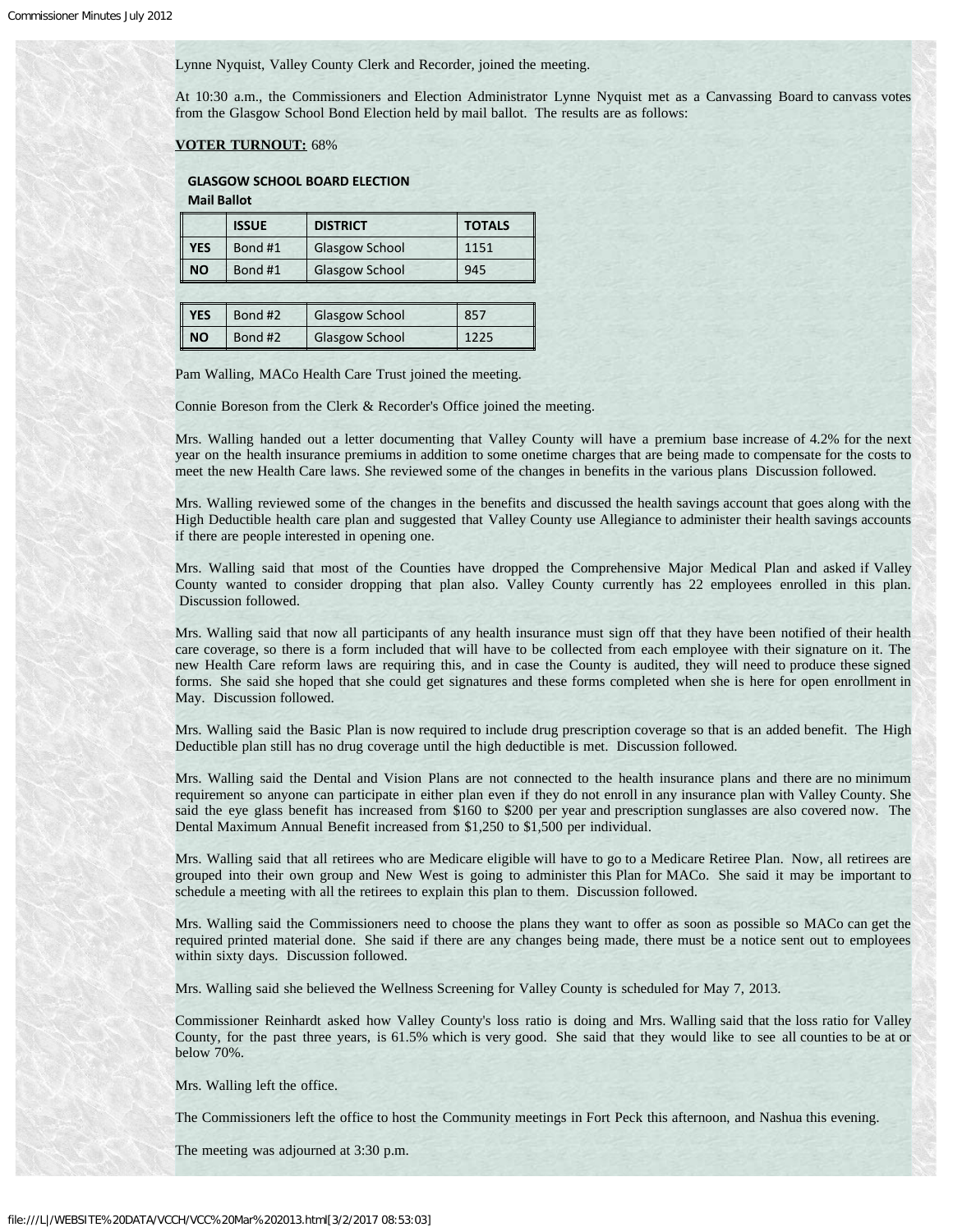## ATTEST: ATTEST:

Lynne Nyquist, Clerk David L. Pippin, Chairman

## **MARCH 19, 2013**

The Board of County Commissioners met in regular session in the office of the Commissioners with Chairman David L. Pippin, members Bruce H. Peterson and David Reinhardt and Recording Secretary Joanne Strommen present.

Glasgow Mayor Dan Carney informed the Commissioners that the City-County Library Board Chairman, Joe Wiles resigned from his position on the Library Board. Discussion followed.

Mr. Carney said that he is working on updating the current Valley County Fire Permit with Nick Murnion, Valley County Attorney.

Mr. Carney left the office.

Chairman Pippin began Discussion and Decision at 10:30 a.m.

There was no public comment submitted.

There were no Notices of Employment/Termination forms submitted for consideration.

The next item on the agenda was to advertise for the Safety Coordinator position.

A motion was made by Commissioner Peterson to publish the following Notice in the local paper. The motion was seconded by Commissioner Reinhardt and passed unanimously.

#### NOTICE OF VACANCY

The Board of Valley County Commissioners [Board] hereby gives notice of the following position to provide safety training and coordination for Valley County, Daniels, Sheridan and Roosevelt Counties.

Position: VALLEY COUNTY, DANIELS, SHERIDAN, AND ROOSEVELT COUNTIES

SAFETY TRAINER / COORDINATOR

 Summary: Inspects machinery, equipment, and working conditions in industrial or other setting to ensure compliance with occupational safety and health regulations, training employees on the current safety protocol and other duties as may be assigned. This position does require extensive travel throughout the four Counties, with some overnight stays.

This is a full time position (40 hours per week)

 Pay: \$15.00 to \$20.00 per hour based on an applicant's experience and education. A complete benefit package is available and will be discussed at time of interview.

 For more information and applications contact the Glasgow Job Service or Valley County Commissioners. APPLICATION CLOSING DATE:  $4/12/2013$ 

Board of Valley County Commissioners

ATEST:

David L. Pippin, Chairman

Lynne Nyquist, Clerk & Recorder

(Posted: March 19th and 26th, 2013)

Commissioner Peterson said that once a Safety Coordinator is employed and he begins inspecting the County Departments, we need to be aware there will have to be some budgeting of funds considered to get the various Valley County locations to meet the safety requirements.

Chairman Pippin said we will have to budget for the Safety Coordinator's salary and maybe do a capital improvement fund at the same time for the upgrades in safety.

Consideration of the Martin Hangar was the next item on the agenda.

Chairman Pippin said that he understands Valley County has made an offer to Gary Martin for his hangar.

Commissioner Reinhardt made the motion to purchase Gary Martin's Hangar for a cost of \$59,000 out of Local Option Tax and the Deed will be made out to Valley County. The motion was seconded by Commissioner Peterson and it passed unanimously.

Commissioner Reinhardt said that as long as the Hangar is in Valley County's name it should eliminate the need of involving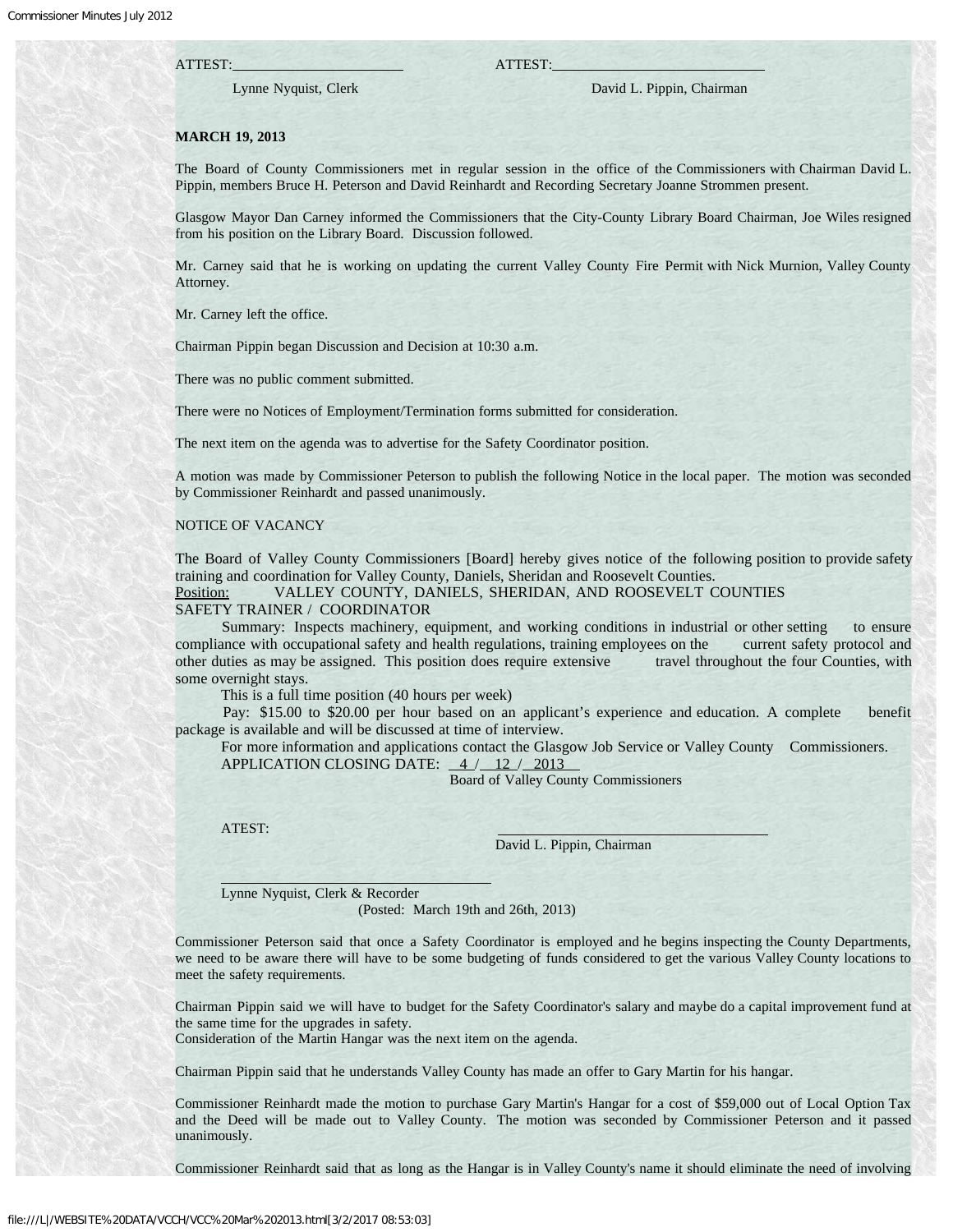### the FAA in this purchase.

Commissioner Reinhardt said that last night at the Community meeting there was some concern shown about the Valley County firemen having to fight an oil well fire. He said he did not believe the County was obligated to fight the oil fire but to just keep the surrounding property safe.

Commissioner Reinhardt said that counties closer to the oil activity are seeing more accidents that require the assistance of the extrication crews. He said if there are more fires and more accidents they will need more volunteers. It is difficult for many volunteers to get away from their full time jobs for these activities if it becomes more frequent. Discussion followed.

Chairman Pippin said that when someone starts a fire they will need to be billed for it because they have insurance to cover the expenses.

Jenny Reinhardt, Valley County Treasurer, visited with the Commissioners about some delinquent tax issues that have been resolved.

Wayne Waarvik, Jr., Valley County Road Supervisor, Paul Tweten, Valley County Road Administrator, and Rick Seiler, Valley County DES Coordinator, joined the meeting to participate in a telephone conference call with FEMA.

Tom Thennis, Montana Department of Emergency Services (DES), Tom Barnard and Dave Lucus for FEMA, and Karl Yakawich, Bill Lloyd and Cole Peebles from Great West Engineering joined the call.

Mr. Barnard said he understands that Valley County wants to combine the funds from the Whatley Road Project, #1598, to the Whatley Bridge Project, #1497. He said that would make a total of \$447,652. He said this does not include the \$3,500 that has already been spent on the alternative study with Great West.

Mr. Barnard explained that changing the projects to an "improved project" would allow Valley County to combine the funds allotted for the Whatley Road Project and the Whatley Bridge Project and use all the funds to repair the bridge if that was their choice. He said an improved project is where the County elects to do something beyond the pre-disaster condition, but the repairs will still serve the same function. This is what Valley County is suggesting for the Whatley Bridge. It is fixing the same roadway and serving the same traffic. He said this is the most money that he can justify for the two projects. Discussion followed.

It was verified that FEMA will provide 75% of the funding and the State of Montana will provide the 25% balance, which is the match amount, so \$447,652 would be totally funded.

Mr. Thennis said that Valley County has already used up their emergency two mills, that was collected for this disaster, so the State of Montana will provide the 25% that FEMA does not pay.

The group reviewed what the funding covered.

Mr. Barnard said that any additional costs for repair beyond the \$447,652 are not covered and will be the responsibility of the County's.

Mr. Lucas said the reason FEMA can combine these funds is because your new project is accomplishing the same function as originally required through the Project Worksheets.

Mr. Seiler asked if adding an extension to the bridge is making it an improved project now and asked if there was any possibility of getting more funding because the cost to repair the bridge is higher than what FEMA is paying now.

Mr. Lucas said that the extension of the bridge is allowed as an improved project and no, there were no more funds available for this project than what they stated earlier. They cannot justify any more funds than the \$447,652. Any additional money spent will have to be paid by Valley County.

Mr. Barnard said that before there is any construction work started on the Whatley Bridge, a plan and design must be submitted to FEMA Environmental and Historic Preservation (EHP), to be approved for all environmental issues. The Department of Transportation (DOT) would have to approve the project also. Once that is done, the County can begin and the funds can be used for that purpose.

Mr. Seiler asked Mr. Barnard to explain the letters that must be written from Valley County to combine the funds.

Mr. Barnard said a letter has to be written for each project, the Whatley Road Project, 1598, and the Whatley Bridge Project, 1497. These two letters are requesting FEMA to change the designation of these two projects to improved projects, and transfer the funding for the Whatley Road to combine with the funds from the Whatley Bridge so all these funds can be used to repair the Whatley Bridge. He said if they would do that as soon as possible that would be appreciated because they would like to close out these Project Worksheets.

Mr. Lucas said once they receive these letters, they will be able to close out the Project Worksheets and submit this to their revenue department. He said that they will have to explain to their supervisors why Valley County is requesting that the funds be combined and they will assure them that Valley County will be submitting their new design plan for FEMA's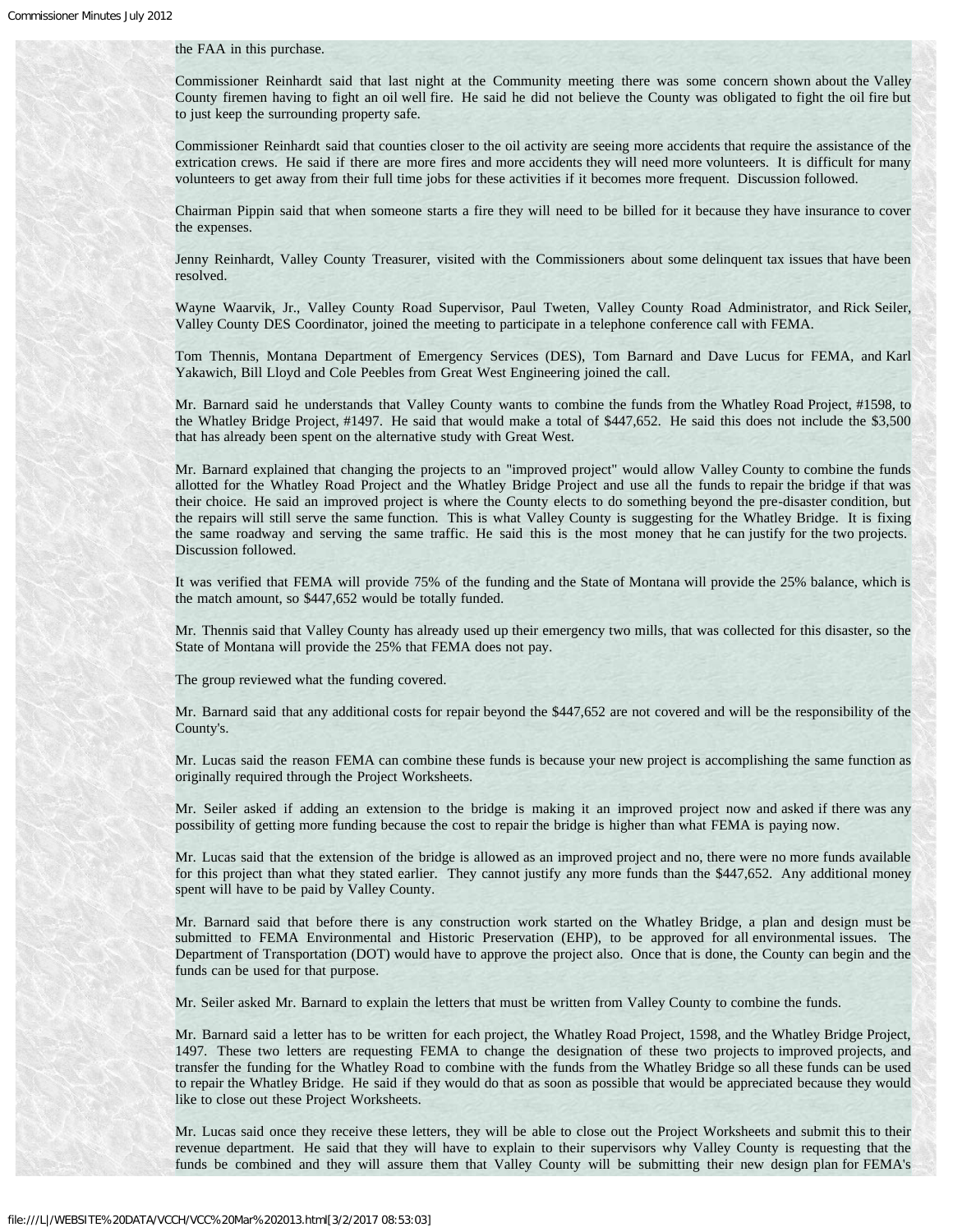## approval.

Mr. Barnard said that he and Mr. Lucas feel confident that these numbers are acceptable and he is optimistic that he can get this approved. He said he wanted the County to know that this is not final though until they get the official approval from FEMA.

Mr. Lucas said that they have studied this project from every angle and they believe that this is the best and the most funding they can come up with for Valley County.

Mr. Seiler said that Valley County appreciated all the work FEMA has done and now it is up to the Valley County Commissioners and the Road Department to make their decision.

Mr. Waarvik asked FEMA if we combine the funds from the Whatley Road and Whatley Bridge, does that eliminate the possibility of FEMA ever putting any more funds into the Whatley area.

Mr. Barnard said yes, unless Valley County repaired the Road, at their own expense, according to the original scope of work as designated on the Project Worksheet. He said that there would have to be records documenting exactly how and when this was done.

Mr. Seiler said that Valley County has already repaired the Whatley Road according to the Project Worksheet, at a cost of about \$22,000, and most of the repair work is already gone. It has sunk into the river. He said that they are keeping good records of what they have done.

Mr. Barnard said to be sure and keep those records documenting the repairs that were done if there is a disaster again in that area.

Mr. Yakawich asked how long it will take for the approval on the designation change to be done on the project.

Mr. Barnard said FEMA's upper management will review and make a decision fairly quickly on the designation change, probably in a couple weeks. The time consuming part will be getting the new bridge design approved through EHP and the DOT. Discussion followed.

Mr. Yakawich said that they would send the new bridge design over to the DOT for consideration.

Chairman Pippin said the Commissioners and Road Department will discuss this and make a final decision and let FEMA know.

The phone call came to an end.

Mr. Waarvik said that they need to have Great West design the project and go to bid so they can find out exactly what it is going to cost to repair the bridge so they can make a final decision. Discussion followed.

Mr. Seiler said that there is money left in the FEMA account that could possibly be used for the additional funds to repair the bridge.

Chairman Pippin said that there are some expenses that those funds should reimburse too. Discussion followed.

Commissioner Peterson questioned why Great West's first recommendation was not to extend the bridge as they are doing now.

Mr. Seiler said that the first recommendation was cheaper and they thought the only thing that would be funded and Great West believes that the bridge extension was not even an option even though it was the best solution.

Karl Yakawich, Great West phoned and was put on the conference phone to visit with the Commissioners and the Road Department crew.

Commissioner Peterson asked Mr. Yakawich why they are now saying the bridge extension is the best solution instead of their first recommendation.

Mr. Yakawich said that they were trying to come up with a fix that would work for the amount of money the County was getting from FEMA. Discussion followed.

Mr. Yakawich said that he wanted to make everyone aware that the engineering services will probably require the County to advertise and request proposals because it will more than likely cost more than \$20,000. He said that by this time the project is probably not of an "emergency" nature and State law requires that all engineering services over \$20,000 must go to request for proposals and publicly advertise for two weeks. That would have to be done before the project can get started. Discussion followed.

Mr. Yakawich said the engineering cost will vary depending on if the geotechnical engineer has to do more drilling or if he is comfortable with the drilling that has already been done.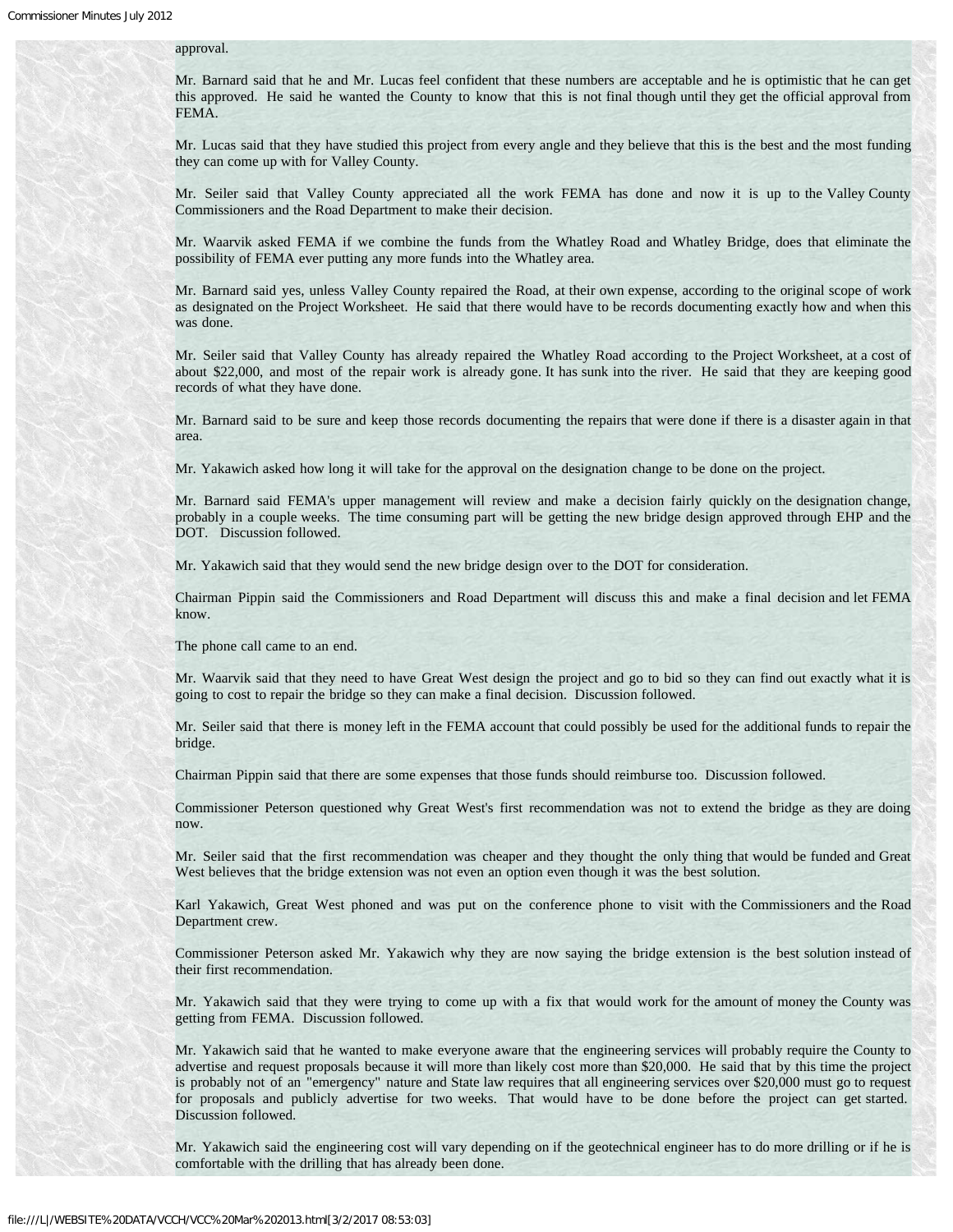Mr. Yakawich asked if the Milk River in the area around the Whatley Bridge has ever been mapped in detail as a flood plain and Mr. Seiler said no, not officially yet and it was recommended to check with Cam Shipp, Valley County Sanitarian.

Mr. Seiler asked that the bid be set up in such a way that Valley County will have the option to do the hauling and road work that they can do.

Mr. Yakawich said they would set the proposals up with a base bid and added alternates and once the bids are collected the County can pick and choose what options the County may want to do.

After some discussion it was agreed that Great West will find out about the geotechnical engineer requirements and come up with an estimate of what the engineering cost would be to see if the County will have to do a request for proposals on the bridge project.

Commissioner Peterson asked if Great West's original estimate of around \$666,000, did that include the engineering costs and is that what you would still estimate to be the cost.

Mr. Yakawich said that the original estimate did include the engineering costs for the project. If the Valley County Road Department is going to do some of the work, that will reduce the cost. That estimate was on the conservative side and is probably high. He said that the bids will depend on the interest level of contractors out there on this project and how busy they are. Some of the bids they have done were quite low and some were high so it is hard to guess.

Mr. Waarvik asked Mr. Yakawich if he thought there was any way this project could be done for the \$447,000 that FEMA is going to give the County.

Mr. Yakawich said that he would guess it was going to be around the \$447,000 mark, but they would have to see how the bids come in.

The phone call came to an end.

Chairman Pippin said that the bridge extension is the only thing that is going to save that bridge because the current slope is just too steep. Discussion followed.

Commissioner Reinhardt questioned why this bridge would cost \$500,000 when we fixed much bigger bridges in the County this past year for less.

Commissioner Peterson questioned how long the bridge will last with this fix. Discussion followed.

Commissioner Reinhardt said if we lose 20 feet of road again in the spring runoff than there is no reason to put any money into the bridge. He said he didn't care who's money it is, County or Federal money, there is no reason to just throw it away. Discussion followed.

It was decided that Commissioner Reinhardt will contact Great West and see if they would keep the engineering under \$20,000 so that Valley County would not have to bid the services and they could get started on the Whatley Bridge project.

The Road Department group left the office.

Dora Jean Beil, Refuse District/Airport Commission Secretary, submitted an updated Landfill Trust Agreement from First Interstate Wealth Management, Polson, MT for the Commissioners to sign.

After review the Agreement was signed.

Commissioner Reinhardt left the office.

Lynne Nyquist, Valley County Clerk and Recorder, discussed the new House and Senate Districts with the Commissioners and reviewed some options for new precinct designations.

Commissioner Peterson left the office for the day.

Chairman Pippin left the office for the day.

Commissioner Reinhardt attended the Refuse District No. 1 meeting this evening.

The Commissioners attended the public meeting held at the Cottonwood regarding the possibility of disposing the Bakken oil waste material at the Valley County Refuse.

The meeting was adjourned at 3:30 p.m.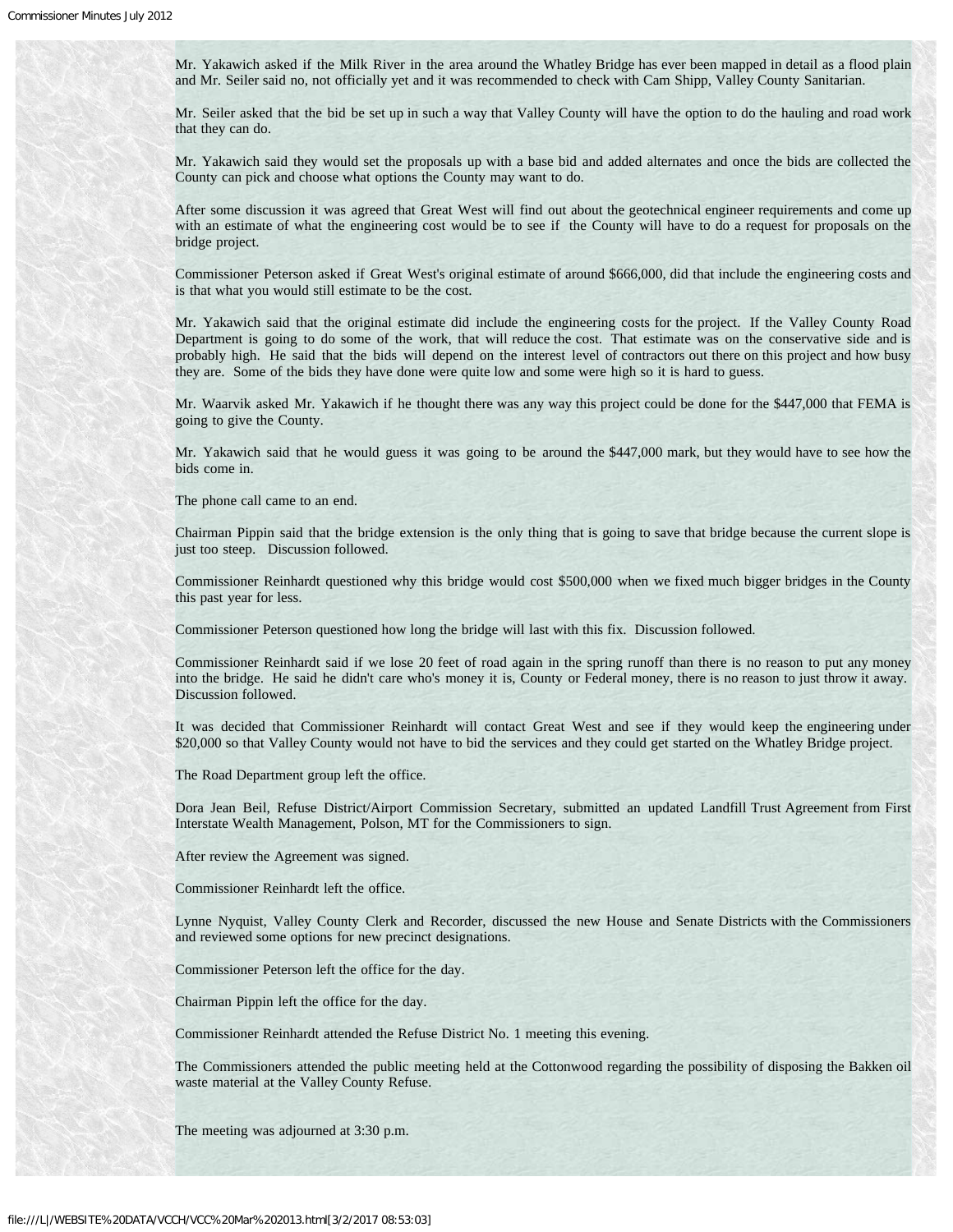#### ATTEST: ATTEST:

## Lynne Nyquist, Clerk David L. Pippin, Chairman

## **MARCH 20, 2013**

The Board of County Commissioners met in regular session in the office of the Commissioners with Chairman David L. Pippin, members Bruce H. Peterson and David Reinhardt and Recording Secretary Joanne Strommen present.

Stan Ozark, KLTZ/Mix 93, joined the meeting.

Norm Girard joined the meeting.

The group discussed the public meeting held last evening regarding the Bakken oil waste disposal.

Mr. Ozark left the office.

Commissioner Reinhardt joined the meeting.

Dan Carney joined the meeting.

Mr. Girard asked what the Commissioners had decided on the request to increase the wages for the Mosquito and Weed District's summer help.

Chairman Pippin told him what the Commissioners had decided and said a Memo was sent to Rick Stellflug, Valley County Weed/Mosquito Coordinator, indicating their decision.

Mr. Girard said that the Mosquito District can make their own decision can't they and said that the Mosquito District Board will probably make the decision to increase those salaries higher than what the Commissioners had voted. Discussion followed.

Chairman Pippin said he would have to check with Nick Murnion, Valley County Attorney, to see what the Mosquito District Board has the authorization to do. Discussion followed.

Mr. Carney and Mr. Girard left the office.

Lynne Nyquist, Valley County Clerk and Recorder, visited with Commissioner Peterson about the new Senate and House District boundaries and recommended that there be three precincts and three voting places. Discussion followed.

Commissioner Reinhardt joined the meeting.

A motion was made by Commissioner Reinhardt directing the Chairman to sign the State of Montana Department of Transportation Mileage Certification Form which documents the total mileage of 2,181.559 miles of roads in Valley County. The motion was seconded by Commissioner Peterson and carried unanimously.

A motion was made by Commissioner Peterson to offer the following four health insurance plans, in addition to the Dental and Vision, CM1000-80%-3000, RM1500-80%-3000 and HD3000-80%-5000. The motion was seconded by Commissioner Reinhardt and passed unanimously. This will eliminate the Catastrophic Plan that was offered the past year.

Commissioner Peterson said that Lynne Nyquist, Valley County Clerk and Recorder, was in and recommended that the Commissioners change the Valley County voting Precincts to three and the polling places to three, all being held in Glasgow. He said he did not agree with that and would rather there was a polling place in each town in Valley County. Discussion followed.

Lynne Nyquist, Valley County Clerk and Recorder, joined the meeting to explain the details involved with the cost of each precinct and some other issues.

A motion was made by Commissioner Reinhardt to change the voting precincts in Valley County to eight precincts which correspond with the changes in the new House and Senate Districts, leaving the polling places as they were except Glasgow will be reduced from three precincts to two. The motion was seconded by Commissioner Peterson and passed unanimously.

The following Resolution will be executed designating the new precincts:

## **RESOLUTION NO. 8-2013 RESOLUTION TO ESTABLISH ELECTION PRECINCT BOUNDARIES IN VALLEY COUNTY**

**WHEREAS,** pursuant to Section 13-3-102, MCA, a board of county commissioners must change the boundaries of the election precincts in a county to conform to the legislative district boundaries established by the Montana Districting and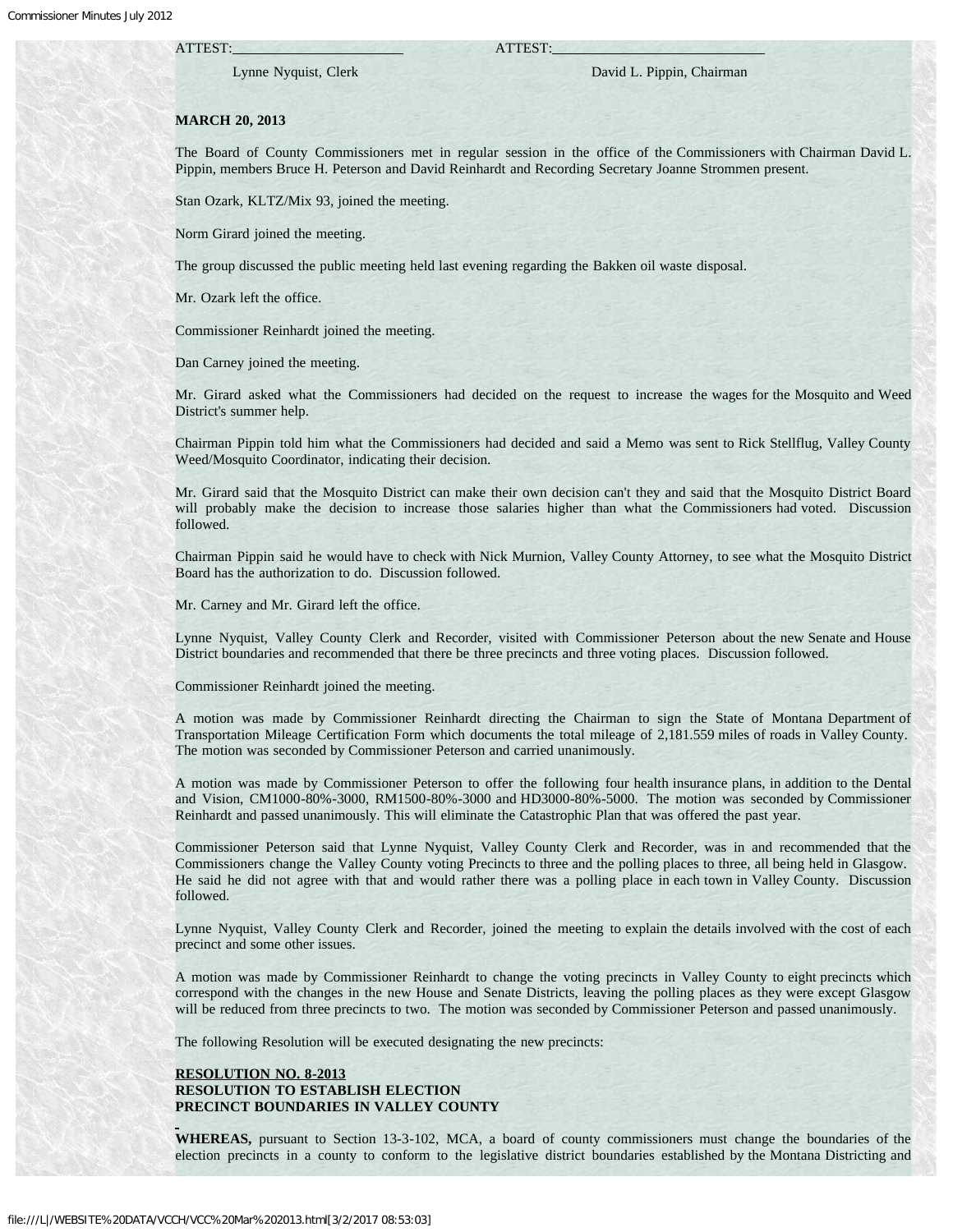Apportionment Commission. A board has 45 days from when the Commission has established the district boundaries to change the boundaries of the election precincts to conform to the legislative district boundaries.

**WHEREAS**, on February 12, 2013, the Montana Districting and Apportionment Commission adopted the Legislative Districting Plan. On the same date, the Commission filed the Plan with the Montana Secretary of State. The Valley County Board of County Commissioners and Valley County Clerk & Recorder/Election Administrator received a copy of the Plan. The Board of County Commissioners and Clerk & Recorder/Election Administrator have reviewed the Plan and discussed how the election precincts in the County can be changed to conform to the legislative district boundaries. The Board has until March 29, 2013, to change the election precincts to conform to the legislative district boundaries.

**NOW, THEREFORE, BE IT** RESOLVED that the Valley County Commissioners establishes the election precincts in Valley County as indicated:

| <b>PRECINCT:</b>          | <b>HOUSE DISTRICT</b> | <b>SENATE DISTRICT</b> |
|---------------------------|-----------------------|------------------------|
| No. 1 - FORT PECK         | No. 31                | No. 16                 |
| No. 2 - FRAZER            | No. 31                | No. 16                 |
| No. 3 - HINSDALE          | No. 33                | No. 17                 |
| No. 4 - GLASGOW           | No. 33                | No. 17                 |
| No. 5 - GLASGOW NORTHEAST | No. 34                | No. 17                 |
| No. 6 - NASHUA            | No. 34                | No. 17                 |
| No. 7 - LUSTRE            | No. 34                | No. 17                 |
| No. 8 - OPHEIM            | No. 34                | No. 17                 |

The Board orders the Valley County Clerk &Recorder/Election Administrator to provide a copy of this resolution to the Montana Secretary of State to indicate compliance with Section 13-3-102 of the MCA. The new election precincts shall be used for the June 3, 2014, election and all subsequent elections until modified by the Board.

Passed and Adopted on this 20th day of March, 2013.

 BOARD OF COUNTY COMMISSIONERS VALLEY COUNTY, MONTANA

David L. Pippin Chairman

 $\overline{a}$ 

ATTEST: Bruce H. Peterson, Member

Lynne Nyquist, Clerk David Reinhardt, Member

Commissioner Reinhardt left the office for the day.

The meeting was adjourned at 3:30 p.m.

ATTEST: ATTEST:

Lynne Nyquist, Clerk David L. Pippin, Chairman

#### **MARCH 21, 2013**

Chairman Pippin was in the office in the morning.

Glen Meier, Valley County Sheriff, visited with Chairman Pippin about a request he had from the ACLU to come in and inspect the Valley County Detention Facility. Sheriff Meier said that he visited with Nick Murnion, Valley County Attorney, and their feeling was that the ACLU did not have any authority to perform an inspection on the facility. He said that he is having the ACLU converse with Mr. Murnion regarding this issue and he left the office.

Chairman Pippin and Chris Richards, along with Bill Gaffney and Wes Murphy the computer techs, toured the building to see what wiring had to be done to meet the telephone and computer service needs.

**MARCH 22, 2013**

Chairman Pippin was in the office today.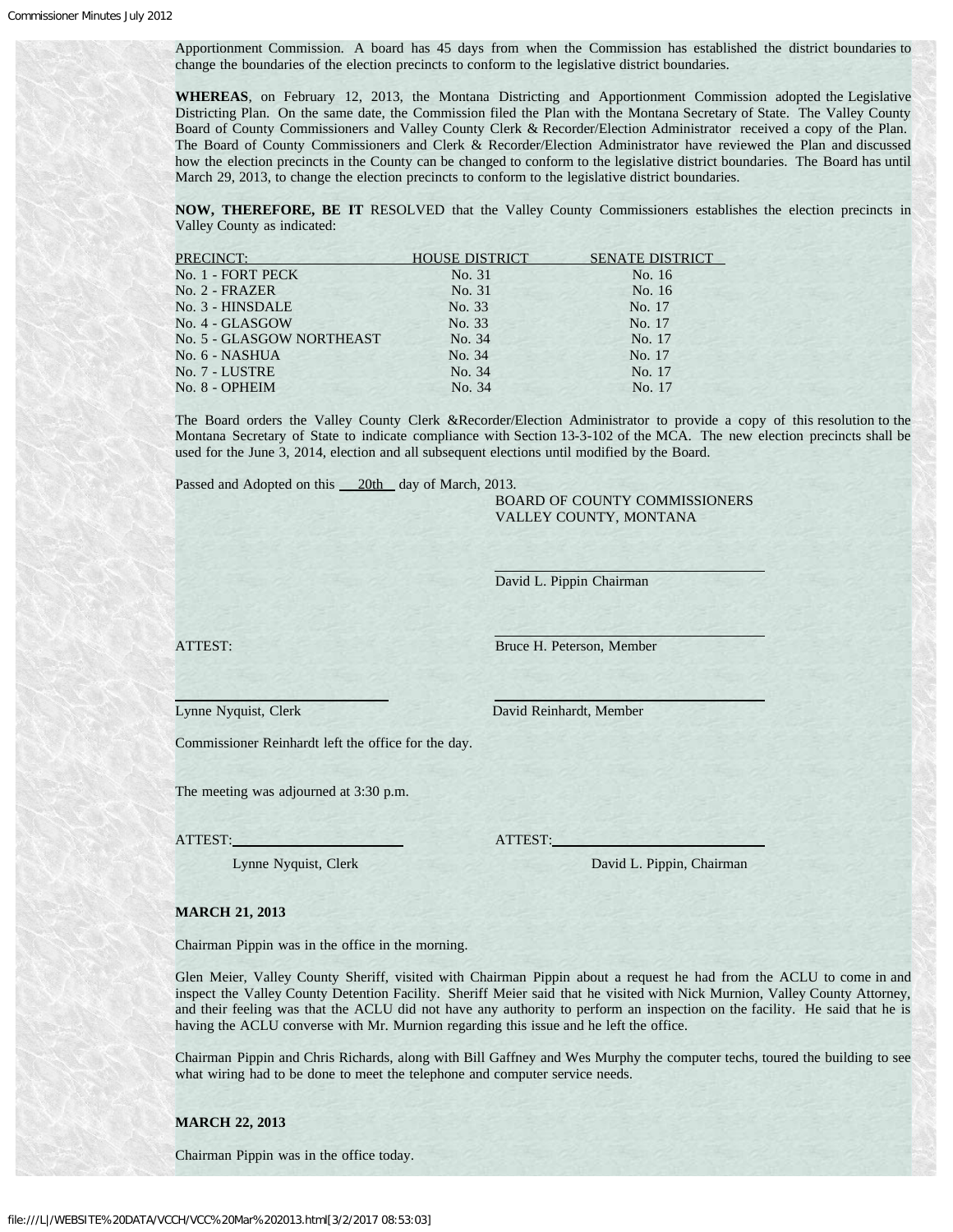#### **MARCH 25, 2013**

The Board of County Commissioners met in regular session in the office of the Commissioners with Chairman David L. Pippin, member Bruce H. Peterson present.

Commissioner Reinhardt will be out of the office this week because he will be in Great Falls attending the Montana Association of County Road Supervisors (MACRS) Conference.

A motion was made by Commissioner Peterson to pay for half the cost of Deputy Wayne Shipp's ballistic vest out of Local Option Tax, at a cost of \$482.50. The motion was seconded by Chairman Pippin and it passed. The balance remaining will be paid by the Sheriff's Department.

A motion was made by Commissioner Peterson to send a letter to the Hi-Line Hockey Association requesting to use the Valley County Event Center for the Weed District on September 24 and 25, 2013. The motion was seconded by Chairman Pippin and passed.

The Commissioners discussed the rewiring of the telephone lines for the Courthouse.

Chairman Pippin said that Bill Gaffney had thought this work would improve the computer services too because they will drop some computer lines where needed when the telephone wires are run. He said Mr. Richards thought he would be able to start on Friday, March 29th. The cost will cover everything except some minor additions that may pop up as they are doing the work.

Chairman Pippin said the bid from Nemont for the telephone base equipment was \$65,000 versus Cerium's bid of \$29,000. He said Cerium requires that half be paid down up front. Discussion followed.

A motion was made by Commissioner Peterson to get the updated telephone system from Cerium Networks at a cost of \$29,726.20, and purchase an additional ten phones for inventory making the total cost \$30,790.20 to be paid out of Local Option Tax. The motion was seconded by Chairman Pippin and it passed.

A claim will be made out for 50% of the cost, \$15,397.60, to be paid in advance.

Rick Seiler called to give the Commissioners an update on where the Road crews were plowing since the heavy snowfall in northern Valley County.

A motion was made by Commissioner Peterson authorizing the Chairman to execute Certificate of Survey No. 325B for the Mennonite Brethren Church and Ronald and Mariette Olfert for the purpose to layout three tracts to be sold, described as;

 **SW¼ and SE¼, Section 34, Township 31N, Range 44E, Montana Principal Meridian, Valley County, Montana;**

The motion was seconded by Chairman Pippin and the motion carried. The said Document, No. 150045, was filed in the office of the Clerk and Recorder on April 29, 2013.

Duane Knapp of DTM, now of Thunderbolt Enterprises, was in and gave information on his proposed plan to upgrade the power grid in northeast Montana. He was scheduled to come in at 10:00 but was a couple of hours early. He said NorVal and Nemont were in support of his efforts. His plans were for newer utility poles that would carry electrical transmission and wireless telephone services which would eliminate any dead communication spots in our County. Mr. Knapp said he is in possession of knowledge for some peer foundations that would allow them to do upgrades in the winter.

Commissioner Peterson asked what the cost would be and where this money was coming from. Mr. Knapp said that the cost would be about \$100 million and that he was working with the HDR Engineering firm out of Billings who has some people who are interested in backing this project. Mr. Knapp is meeting with SaskTel and SaskPower, Canada's telephone and power companies, on April 22nd about the project. Mr. Knapp wants to get 50 mgw of power from Canada to plug into the grid and serve our area and the oil fields. New lines would go from Opheim to Glasgow, Opheim to Plentywood, Scobey to Wolf Point and probably Plentywood to Culbertson. Discussion followed.

When asked why Nemont and NorVal are not doing this, Mr. Knapp said that they just have not taken the project on and there is a need for Thunderbolt to take the lead on this. He did not know if the capacity on the WAPA lines would handle this extra power if needed.

Mr. Knapp left the office.

Darrell Morehouse and Kristie Brabeck from the Valley County Airport Commission joined the meeting to discuss the proposed hangar being built by Valley County for STAT Air and the proposed hangar by Choice Aviation. The Airport Commission is meeting on Tuesday, March 26, 2013, and they wanted to discuss these items with the Commissioner before that meeting.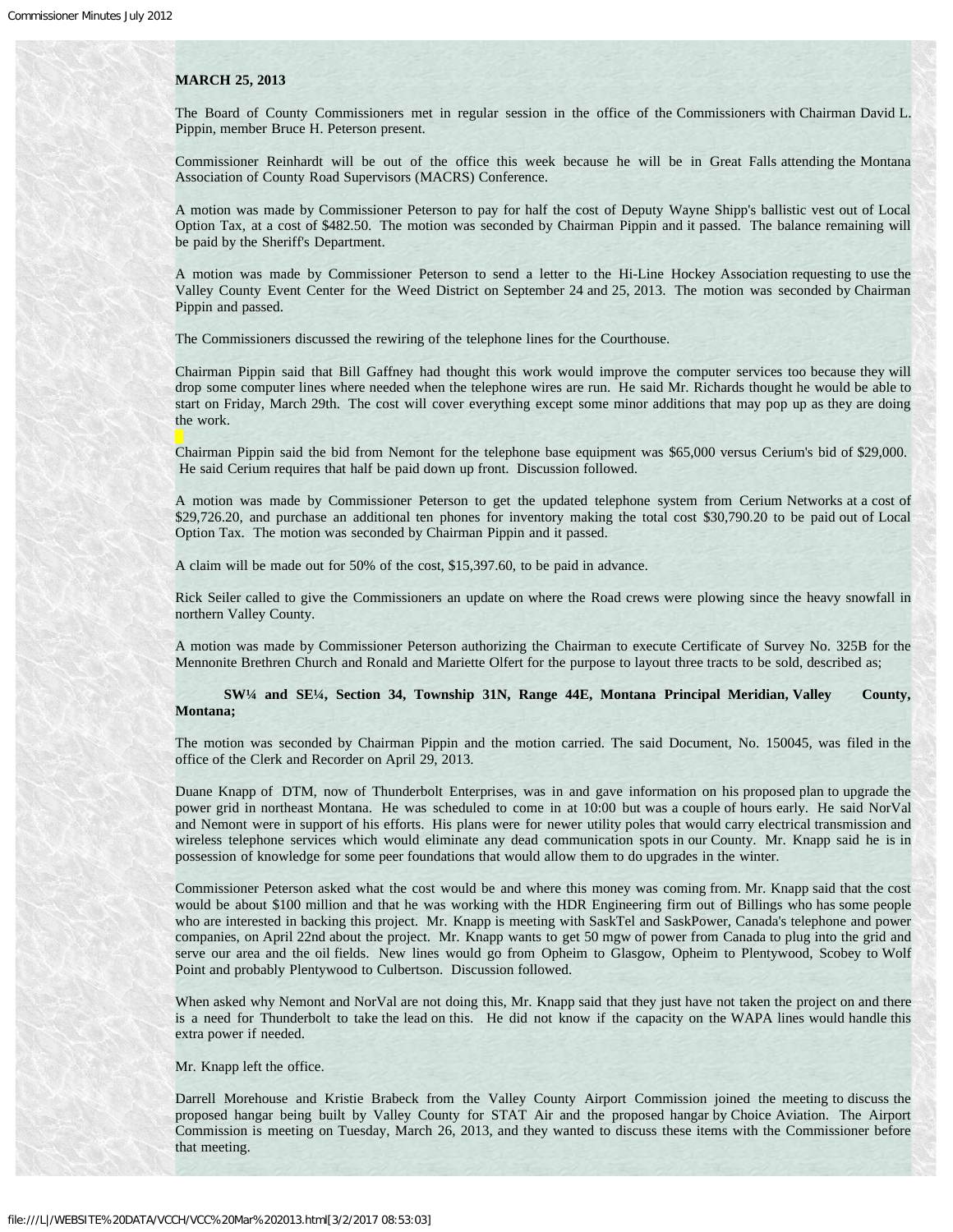The Commissioners were in favor of Valley County building the STAT Air hangar and everyone understands that while Valley County is applying for an IINTERCAP loan, that the lease payment from STAT Air will be making the loan payments on that new building.

There was some concern as to where Choice Aviation should build their proposed 100' x 125' hangar, and that the purpose for both of these hangars may be the same.

Chairman Pippin wondered if Choice Aviation would then try and get the storage of Silver Airway's planes and the TSA contracts, consequently cutting out the County's revenue.

The group discussed the fact that Choice Aviation wants the space by the fuel station but the Valley County Airport Commission seems to favor not granting that location. The Airport Commission may suggest Choice's new building be located across the taxiway or perhaps built in the present location of the airport parking lot. Discussion followed.

The Airport Commission said they need to make a decision at their meeting this Tuesday and Choice Aviation wants this decision as soon as possible.

The group discussed the need for standards for the airport and when they have to be adopted.

The Commissioners expressed their feeling that it seems the County gets the grants and the worries of the money and running the airport, while Choice Aviation seems to have enviable position of making the profit with little investment on their part, their proposed hangar being the exception. Choice Aviation says they need the hangar so that they can get a mechanic and an electronic person in a space that will draw extra planes into the airport.

After further discussion Mrs. Brabeck and Mr. Morehouse left the office

Nick Murnion, Valley County Attorney, joined the meeting to attend the scheduled meeting with Mr. Knapp who came in earlier this morning.

Mr. Murnion said that the Commissioners will have to sign off on any building contract between the Airport Commission and Choice Aviation. There was further discussion on the Airport.

Colleen Pankratz, Valley County Transit Supervisor, joined the meeting to discuss an employee matter and Mr. Murnion advised her as to what her course of action should be and she left the office.

Mr. Murnion left the office.

Toni Alvernaz, Women's Resource Center, joined the meeting and requested the Commissioners sign their services agreement.

A motion was made by Commissioner Peterson authorizing the Chairman to sign the Women's Resource Agreement stating the Women's Resource Center will provide crisis intervention services in Valley County. The motion was seconded by Chairman Pippin and the motion carried.

Chairman Pippin left the office for Great Falls to attend the MACRS Conference.

Commissioner Peterson phoned Paul Koski, Airport Commission Chairman, to let him know the general thoughts of the Valley County Commissioners regarding the hangars at the airport and encouraged him to talk to Nick Murnion, Valley County Attorney, before their Special Meeting tomorrow on this issue.

Claim Fund claims for the month of March were approved as follows:

| Vendor                         | Claim # Amount |          |
|--------------------------------|----------------|----------|
| 3924 911 SUPPLY                | 59056          | 238.47   |
| 4401 A'S #1 HOOD CLEANING      | 59057          | 475.00   |
| 3479 ALFRED SCHMITT            | 59058          | 150.00   |
| 184 AMERICAN WELDING & GAS INC | 59059          | 324.13   |
| 558 ARCH'S TIRE & SERVICE      | 59060          | 40.00    |
| 3726 AVIS NEEDHAM              | 59061          | 72.21    |
| 2554 BALCO UNIFORM CO INC      | 59062          | 965.00   |
| 18 BELL MORTUARY INC.          | 59063          | 1,750.00 |
| 1766 BEN'S RADIATOR REPAIR     | 59064          | 90.00    |
| 75 BIG VALLEY WATER            | 59065          | 47.00    |
| 580 BILLINGS GAZETTE           | 59050          | 65.00    |
| 4555 BLUE FORCE GEAR           | 59075          | 340.20   |
| 3928 BRENDA PEACHER            | 59066          | 72.21    |
| 3360 CENTURY LINK              | 59067          | 1,148.58 |
| 4403 CHOICE AVIATION LLC       | 59068          | 2,761.23 |
| 677 CITY OF GLASGOW            | 59069          | 5,012.24 |
| 1095 COCA-COLA BOTTLING CO     | 59070          | 14.00    |
| 548 COLLEEN M PANKRATZ         | 59071          | 120.62   |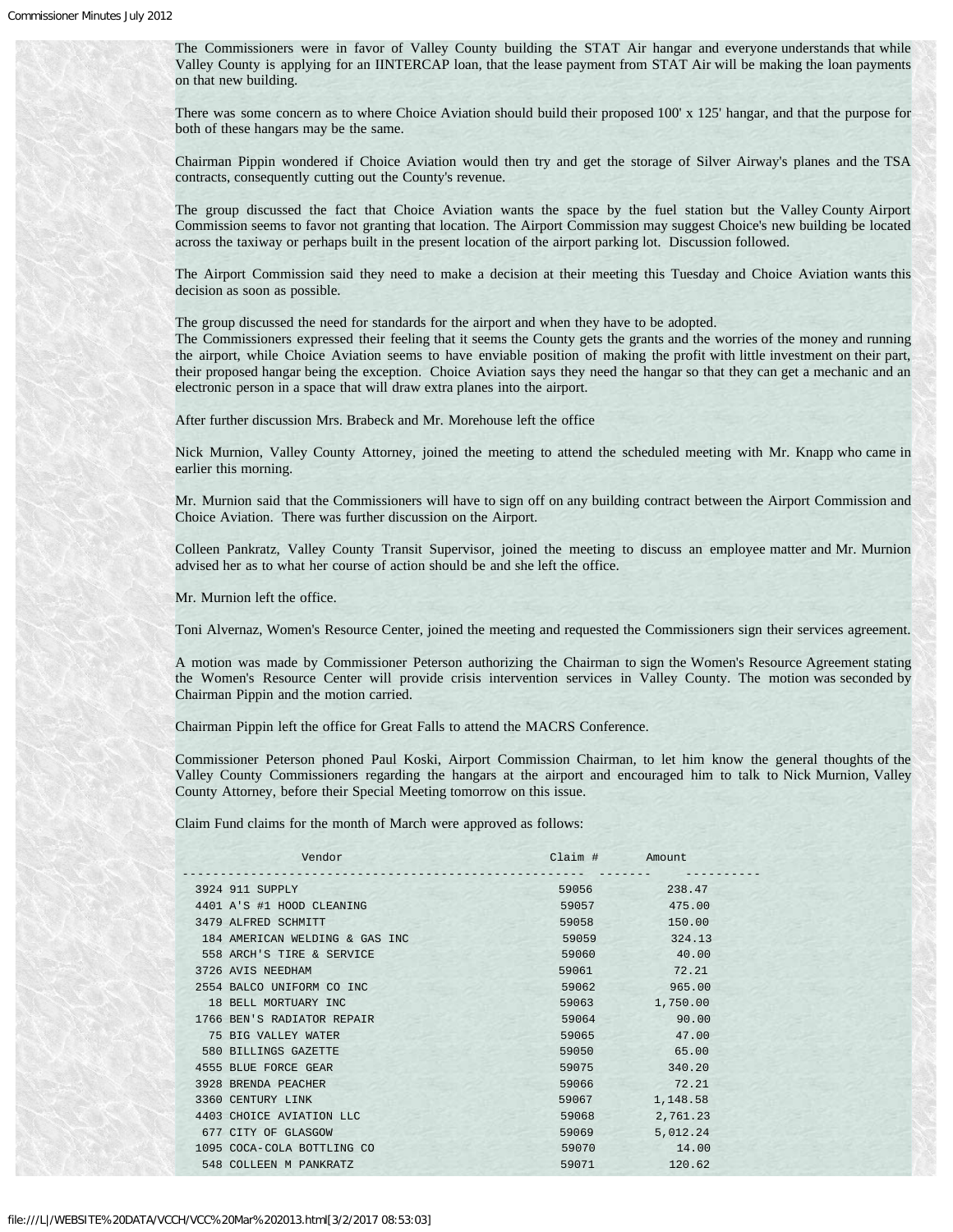|  | <b>3680 CONNIE KAWASAKI</b>                | 59072 | 150.00    |
|--|--------------------------------------------|-------|-----------|
|  | 1906 CONNIE WETHERN                        | 59073 | 40.00     |
|  | 4554 CONSOLIDATED TELECOM, INC             | 59074 | 1,250.00  |
|  | 225 D & G SPORTS & WESTERN                 | 59076 | 299.99    |
|  | 39 DALE PLUMBING & HEATING INC             | 59077 | 671.39    |
|  | 40 DAN OLSON DBA                           | 59078 | 235.49    |
|  | 2740 DARLA SHIPMAN                         | 59015 | 60.00     |
|  | 4202 DARRELL BECKNER                       | 59016 | 6.00      |
|  | 637 DEPT OF PUBLIC HEALTH & HUMAN SERVICES | 59079 | 69.00     |
|  | 3931 DIANE PETERSON                        | 59080 | 72.21     |
|  | 3110 DIGITAL-ALLY, INC                     | 59017 | 10,050.00 |
|  | 260 EASTERN MONTANA MENTAL HEALTH CENTER   | 59018 | 250.00    |
|  | 4557 EDDY BAUER SALES                      | 59117 | 382.50    |
|  | 801 ELECTION SYSTEMS & SOFTWARE INC        | 59081 | 2,995.86  |
|  | 176 ELLA TWETEN                            | 59019 | 147.85    |
|  | 812 EZZIE'S WHOLESALE INC                  | 59020 | 75,966.03 |
|  |                                            | 59082 | 8,676.73  |
|  | 2757 FARM EQUIPMENT SALES                  | 59083 | 18.39     |
|  | 226 FEWER PUMPING SERVICE                  | 59084 | 125.00    |
|  | 3208 FIRE SUPPRESSION SYSTEMS, INC.        | 59021 | 275.00    |
|  | 3076 FLICKS                                | 59085 | 161.66    |
|  | 54 FOOD SERVICES OF AMERICA                | 59022 | 4,749.04  |
|  |                                            |       |           |

| Vendor                                     | Claim #         | Amount         |  |
|--------------------------------------------|-----------------|----------------|--|
| 54 FOOD SERVICES OF AMERICA                | $- - - - - - -$ | 59086 2,074.61 |  |
| 2316 FORT PECK FINE ARTS COUNCIL           | 59053           | 6,986.00       |  |
| 825 FORT PECK TRIBES                       | 59087           | 441.75         |  |
| 59 FRANCES MAHON DEACONESS HOSPITAL        | 59088           | 612.18         |  |
| 206 FRANCES MAHON DEACONESS HOSPITAL       | 59089           | 2,182.92       |  |
| 4455 FREEMAN AND GAFFNEY ASSOCIATES        | 59090           | 4,560.00       |  |
| 311 GAFFANEYS TOTAL OFFICE SOURCE INC      | 59091           | 3,553.46       |  |
| 247 GALL'S INC                             | 59092           | 2,047.26       |  |
| 1630 GLASGOW CHAMBER OF COMMERCE           | 59192           | 90.00          |  |
| 71 GLASGOW COURIER INC                     | 59093           | 440.00         |  |
| 1290 GLASGOW ELKS NO 1922                  | 59023           | 300.00         |  |
| 762 GLAXOSMITHKLINE PHARMACEUTICALS        | 59180           | 1,820.72       |  |
| 316 GLENN MILLER                           | 59181           | 50.00          |  |
| 4299 GLOBALSTAR USA                        | 59024           | 70.92          |  |
| 2454 GOVERNORS CONFERENCE ON AGING         | 59025           | 60.00          |  |
| 301 GRAINGER                               | 59094           | 147.90         |  |
|                                            | 59182           | 137.40         |  |
| 4264 GREAT WEST ENGINEERING                | 59026           | 1,482.94       |  |
| 4015 HALVAR OLSTEAD                        | 59095           | 150.00         |  |
| 121 HAVRE LAUNDRY                          | 59096           | 637.08         |  |
| 3772 HEALTH E WEB                          | 59183           | 69.00          |  |
| 80 HI LINE COLLISION REPAIR                | 59097           | 2,822.18       |  |
| 566 HI LINE COMPUTER SYSTEMS               | 59098           | 338.00         |  |
| 392 HI LINE FORD INC                       | 59099           | 413.07         |  |
| 3830 HI LINE SAFE CRACKING & CAR KEYS      | 59100           | 22.50          |  |
| 3301 HOME CARE SERVICES                    | 59101           | 319.29         |  |
| 2412 INTERNATIONAL ASSOC FAIR              | 59193           | 100.00         |  |
| 2991 INTERNATIONAL ASSOCIATION             | 59102           | 50.00          |  |
| 153 IRENE STANDING                         | 59103           | 150.00         |  |
| 3576 J & M DISTRIBUTING                    | 59104           | 193.35         |  |
| 2741 JEAN REA                              | 59105           | 56.00          |  |
| 693 JEANETTE RISA                          | 59106           | 124.00         |  |
| 4308 JON BLOCKHUS                          | 59107           | 150.00         |  |
| 3926 KIRK KOESSL                           | 59108           | 150.00         |  |
| 368 KLTZ/KLAN INC                          | 59109           | 45.00          |  |
| 95 KREISERS INC                            | 59184           | 253.29         |  |
| 987 L & D SIGNS                            | 59111           | 288.00         |  |
| 2619 L N CURTIS & SONS                     | 59110           | 259.14         |  |
| 312 LEE'S ELECTRIC                         | 59112           | 30.00          |  |
| 628 LEE'S PRECISION PAINT                  | 59113           | 284.25         |  |
| 96 LILA KULCZYK                            | 59114           | 150.00         |  |
| 4556 LILLIAN ARNOLD DBA                    | 59115           | 3,050.00       |  |
| 855 LOREN NICHOLS                          | 59116           | 56.50          |  |
| 2975 MARJORIE JACOBSON<br>101 MARKLE'S INC | 59118<br>59119  | 75.00          |  |
|                                            |                 | 1,090.84       |  |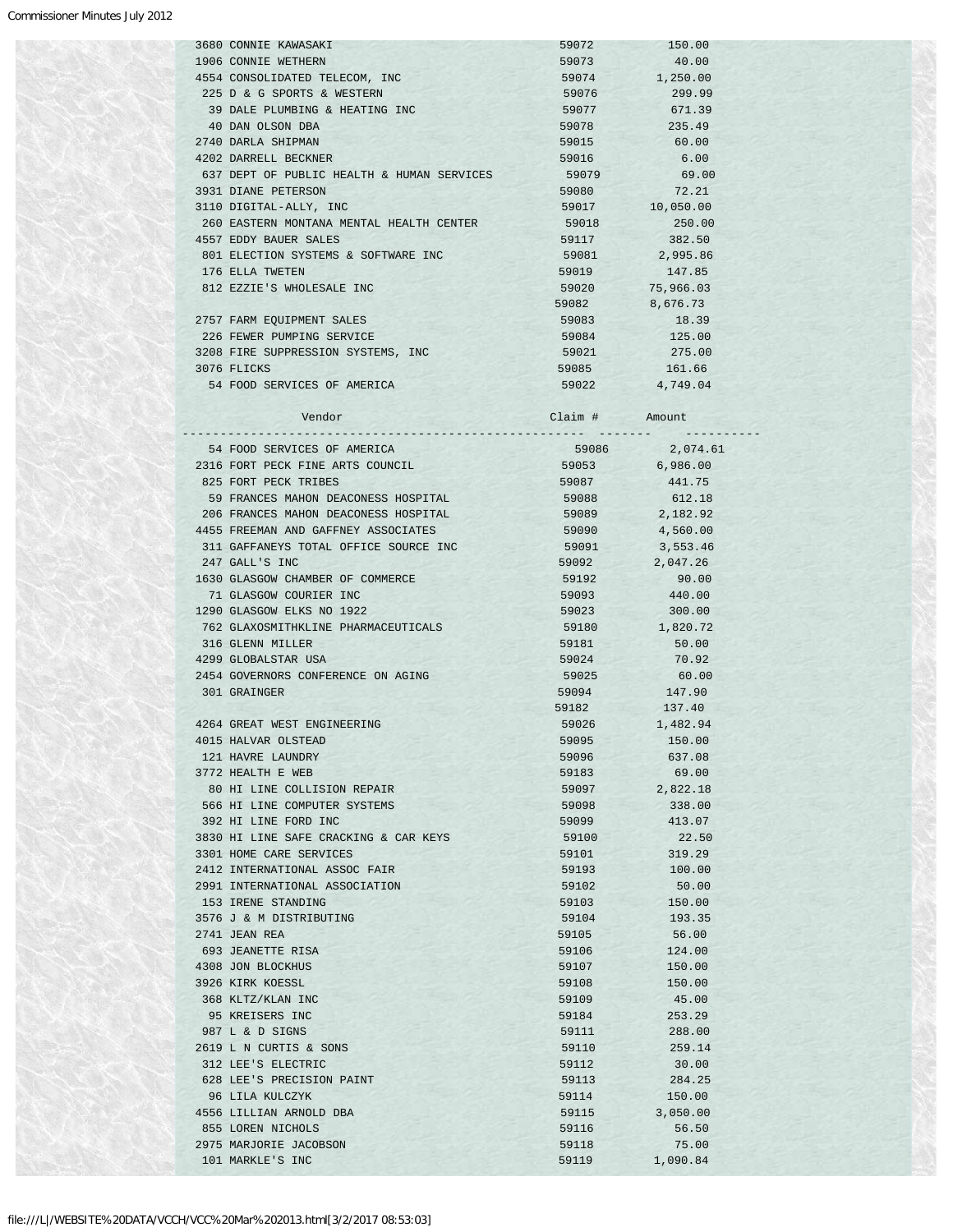| 3818 MARTY WASSER                             | 59120          | 150.00                  |
|-----------------------------------------------|----------------|-------------------------|
| 2475 MATTFELDT ELECTRIC                       | 59121          | 836.95                  |
|                                               |                |                         |
| 4553 MAX A PANGBURN                           | 59145          | 1,608.16                |
| 413 MERCK SHARP & DOHME CORP.                 | 59185          | 8,215.31                |
| 3384 METAL SPARKS                             | 59122          | 105.00                  |
| 3037 MIDWEST DIESEL INJECTION                 | 59123          | 468.08                  |
| 4417 MIDWEST LABORATORIES INC                 | 59186          | 25.00                   |
|                                               |                |                         |
| 3557 MILLER OIL CO                            | 59124          | 329.14                  |
| 3042 MOGAN'S SPRINKLERS                       | 59125          | 75.00                   |
| 252 MONTANA AERONAUTICS DIVISION              | 59127          | 24,529.30               |
| 1287 MONTANA ASSC OF COUNTY CLERK & RECORDERS | 59027          | 500.00                  |
| 540 MONTANA ASSOCIATION OF COUNTIES/MACO      | 59028          | 83.03                   |
|                                               |                |                         |
| 2559 MONTANA BOILER/CRANE&HOIST OPERATOR PRG  | 59029          | 35.00                   |
| 113 MONTANA DAKOTA UTILITIES                  | 59126          | 4,676.97                |
| 3821 MONTANA MUTUAL AID                       | 59128          | 179.00                  |
| 1352 MONTANA TAX FOUNDATION                   | 59129          | 60.00                   |
| 1128 MONTANA WEED CONTROL ASSOCIATION         | 59187          | 170.00                  |
|                                               |                |                         |
| 4562 MOUNTAIN STATES TACTICAL OFFICERS ASSOC  | 59188          | 390.00                  |
| 239 MSU EXTENSION SERVICE                     | 59189          | 4,297.90                |
| 2750 NAEIR                                    | 59130          | 35.00                   |
| 3144 NANCY GALLAHER                           | 59030          | 24.86                   |
| 183 NEMONT TELEPHONE COOPERATIVE, INC         | 59031          | 4,230.45                |
|                                               |                |                         |
| 165 NEWTON MOTORS INC                         | 59131          | 148.90                  |
| 470 NORMONT EOUIPMENT CO                      | 59132          | 790.40                  |
| 115 NORTHWESTERN ENERGY                       | 59032          | 937.90                  |
|                                               |                | 59133 8,536.10          |
|                                               |                |                         |
| 120 NORVAL ELECTRIC CO-OP INC                 |                | 59054 1,650.10          |
| 948 OFFICE OF PUBLIC INSTRUCTION              | 59134          | 290.00                  |
| 3596 OLNESS & ASSOCIATES PC CPA'S             | 59033          | 500.00                  |
| 126 PACIFIC STEEL & RECYCLING                 | 59135          | 396.42                  |
| 4248 PARK GROVE BAR & CAFE                    | 59034          | 368.00                  |
|                                               |                |                         |
|                                               | 59136          | 104.00                  |
| 3087 PAT NEULIEB                              | 59035          | 1,266.50                |
| 131 PITNEY BOWES INC                          |                | 59137 194.47            |
| 4558 POLAR SERVICE CENTERS                    | 59138          | 37.93                   |
|                                               |                |                         |
|                                               |                |                         |
| 2633 PRIMUS                                   | 59194          | 592.12                  |
| 2768 PRIORITY COMMUNICATIONS                  | 59139          | 1,337.50                |
|                                               |                |                         |
| Vendor                                        | Claim # Amount |                         |
|                                               |                |                         |
|                                               |                |                         |
| 3184 QUALIFICATION TARGETS INC                |                | 59140 202.14            |
| 2620 RDO EQUIPMENT TRUST #80-5800             |                | 59141 89.44             |
| 3052 REED MESMAN                              | 59142          | 98.00                   |
| 76 REYNOLDS                                   | 59143          | 530.44                  |
| 251 RICK MOLVIG                               |                |                         |
|                                               | 59144          | 150.00                  |
| 4051 ROBERT LIPSCOMB                          | 59036          | 623.64                  |
| 317 ROCK'S AUTOMOTIVE WORKS                   | 59146          | 75.00                   |
| 3056 ROUBIE YOUNKIN                           | 59037          | 513.53                  |
| 219 SANOFI PASTEUR INC                        | 59147          | <b>STAR</b><br>6,128.60 |
| 147 SCOTT'S TRACK 'N' WHEEL                   |                |                         |
|                                               | 59190          | 74.40                   |
| 262 SHELLEY BRYAN                             | 59038          | 84.00                   |
| 4559 SHOPKO PHARMACY                          | 59148          | 219.90                  |
| 4404 SMITH MEDICAL PARTNERS                   | 59052          | 404.76                  |
| 4187 STACY GARWOOD                            | 59039          | 51.64                   |
|                                               |                |                         |
| 154 STATE BAR OF MONTANA                      | 59040          | 385.00                  |
| 472 STATE OF MONTANA                          | 59149          | 333.23                  |
| 3589 STERICYCLE, INC                          | 59150          | 272.04                  |
| 4534 STONE TIHISTA                            | 59191          | 111.00                  |
| 3693 STOUGHIE'S BAR AND GRILL                 | 59041          | 496.00                  |
|                                               |                |                         |
| 162 SYSCO MONTANA INC                         | 59151          | 589.78                  |
| 163 T & R TRUCKING INC                        | 59152          | 8,935.48                |
| 1399 TANK MANAGEMENT SERVICES INC             | 59153          | 425.00                  |
| 6 TAYLOR STORAGE                              | 59154          | 600.00                  |
|                                               |                |                         |
| 788 TERRY LIGHTHIZER                          | 59155          | 323.34                  |
| 291 THE CHEMNET CONSORTIUM                    | 59156          | 35.00                   |
| 3902 THE OUTPOST                              | 59042          | 796.50                  |
| 4372 THE PRINT SHOP                           | 59157          | 50.00                   |
| 3943 THERESA SHIPP                            | 59158          | 72.21                   |
|                                               |                |                         |
| 2996 THOMPSON & SONS<br>4560 THOMSON REUTERS  | 59160<br>59159 | 7,632.01<br>365.00      |